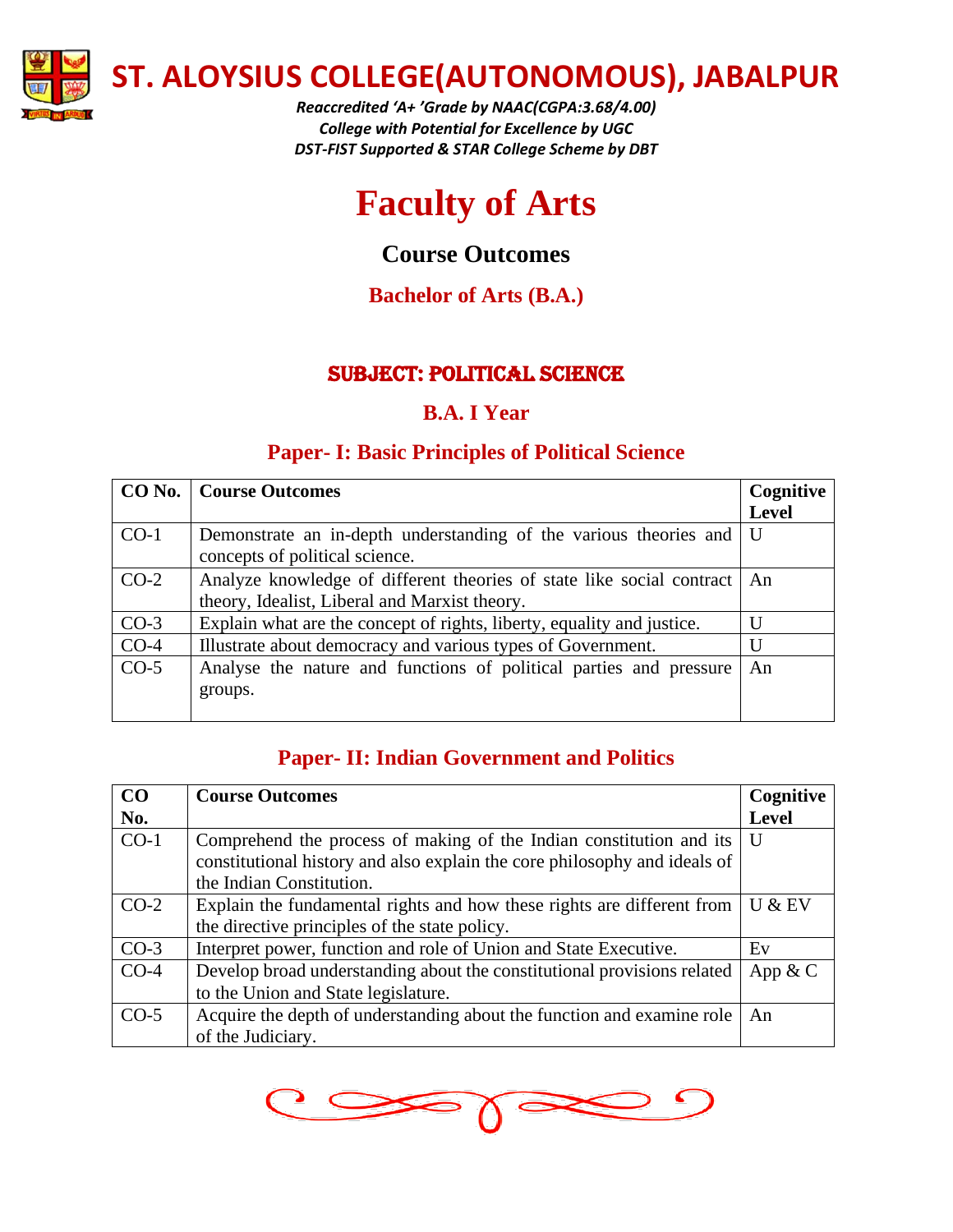

*Reaccredited 'A+ 'Grade by NAAC(CGPA:3.68/4.00) College with Potential for Excellence by UGC DST-FIST Supported & STAR College Scheme by DBT*

#### SUBJECT: POLITICAL SCIENCE

# **B.A. II Year**

### **Paper- I: Representative Political Thinkers**

|        | <b>CO No.</b>   Course Outcomes                                                    | Cognitive |
|--------|------------------------------------------------------------------------------------|-----------|
|        |                                                                                    | Level     |
| $CO-1$ | Develop insight about Ancient Indian Political thought.                            | $C &$ App |
| $CO-2$ | Analyze the nature of Greek Political Thought.                                     | An        |
| $CO-3$ | Discuss about the ways in which Western political thinkers responded $\mathcal{C}$ |           |
|        | to the political problems of their times.                                          |           |
| $CO-4$ | Develop an understanding about communism and humanism.                             | App $& C$ |
| $CO-5$ | Explain about the Gandhism, Socialism, Social Justice and Integral                 | U & EV    |
|        | Humanism.                                                                          |           |

# **Paper- II: Constitution of Major countries**

| $CO$ No. $\overline{ }$ | <b>Course Outcomes</b>                                                   | Cognitive    |
|-------------------------|--------------------------------------------------------------------------|--------------|
|                         |                                                                          | <b>Level</b> |
| $CO-1$                  | Develop comprehensive overview of British Parliamentary system.          | App $& C$    |
| $CO-2$                  | Develop a deep understanding about Presidential form of government       | App $&$ C    |
|                         | of USA.                                                                  |              |
| $CO-3$                  | Analyse the features of Plural Executive and Direct Democracy in         | An           |
|                         | Switzerland.                                                             |              |
| $CO-4$                  | Develop an insight about the political system of People's Republic of    | Ap & C       |
|                         | China.                                                                   |              |
| $CO-5$                  | Evaluate the comparative study of the Legislature, Federal system and Ev |              |
|                         | Political parties of UK, USA, Switzerland and People's Republic of       |              |
|                         | China.                                                                   |              |

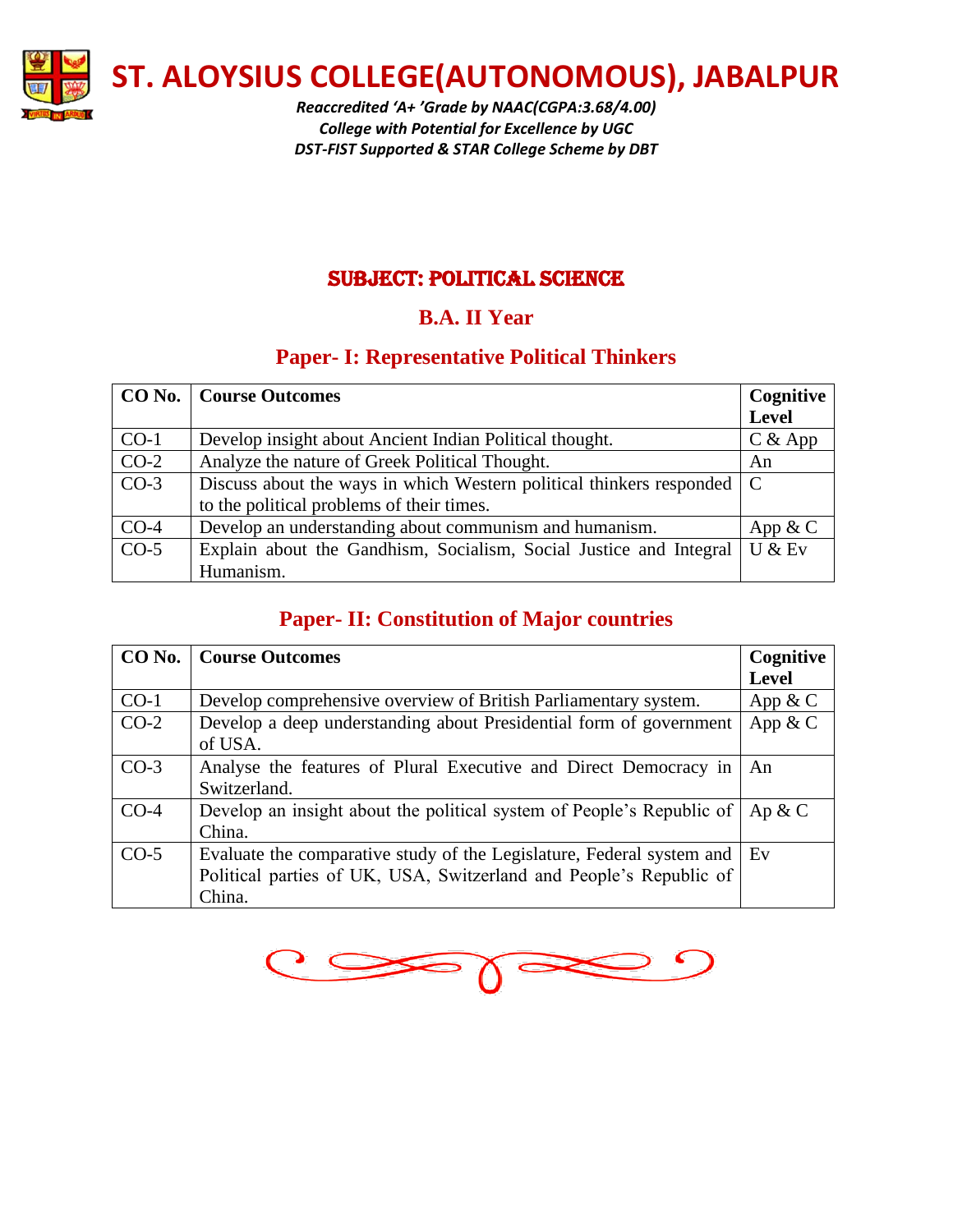

*Reaccredited 'A+ 'Grade by NAAC(CGPA:3.68/4.00) College with Potential for Excellence by UGC DST-FIST Supported & STAR College Scheme by DBT*

#### SUBJECT: POLITICAL SCIENCE

# **B.A. III Year**

# **Paper- I: Indian Foreign Policy**

| $ $ CO No. $ $ | <b>Course</b>                                                            | Cognitive               |
|----------------|--------------------------------------------------------------------------|-------------------------|
|                | <b>Outcomes</b>                                                          | <b>Level</b>            |
| $CO-1$         | Interpret the objectives, principles and determinants of India's foreign | $\mathbf{U}$            |
|                | policy.                                                                  |                         |
| $CO-2$         | Discuss about India's relation with South Asian neighboring countries.   | $\overline{\mathsf{C}}$ |
| $CO-3$         | Develop an intellectual understanding of India's relations with the      | Ap & C                  |
|                | world's superpowers.                                                     |                         |
| $CO-4$         | Explain the different regional organization like SAARC, ASEAN.           | U & EV                  |
| $CO-5$         | Discuss the contemporary issues like Globalization, Human Rights,   C    |                         |
|                | Terrorism and Environment.                                               |                         |

# **Paper- II: Public Administration**

| CO No. | Course                                                                               | Cognitive          |
|--------|--------------------------------------------------------------------------------------|--------------------|
|        | <b>Outcomes</b>                                                                      | <b>Level</b>       |
| $CO-1$ | Understand the nature and scope of Public Administration.                            |                    |
| $CO-2$ | Explain major concepts of organization like hierarchy, unity of $\vert U \& E \vert$ |                    |
|        | command, centralization, decentralization, delegation, bureaucracy etc.              |                    |
| $CO-3$ | Develop a deeper understanding of personnel administration.                          | $\curvearrowright$ |
| $CO-4$ | Explain financial administration.                                                    | U                  |
| $CO-5$ | Interpret                                                                            | E                  |
|        | Development Administration.                                                          |                    |

 $\bullet$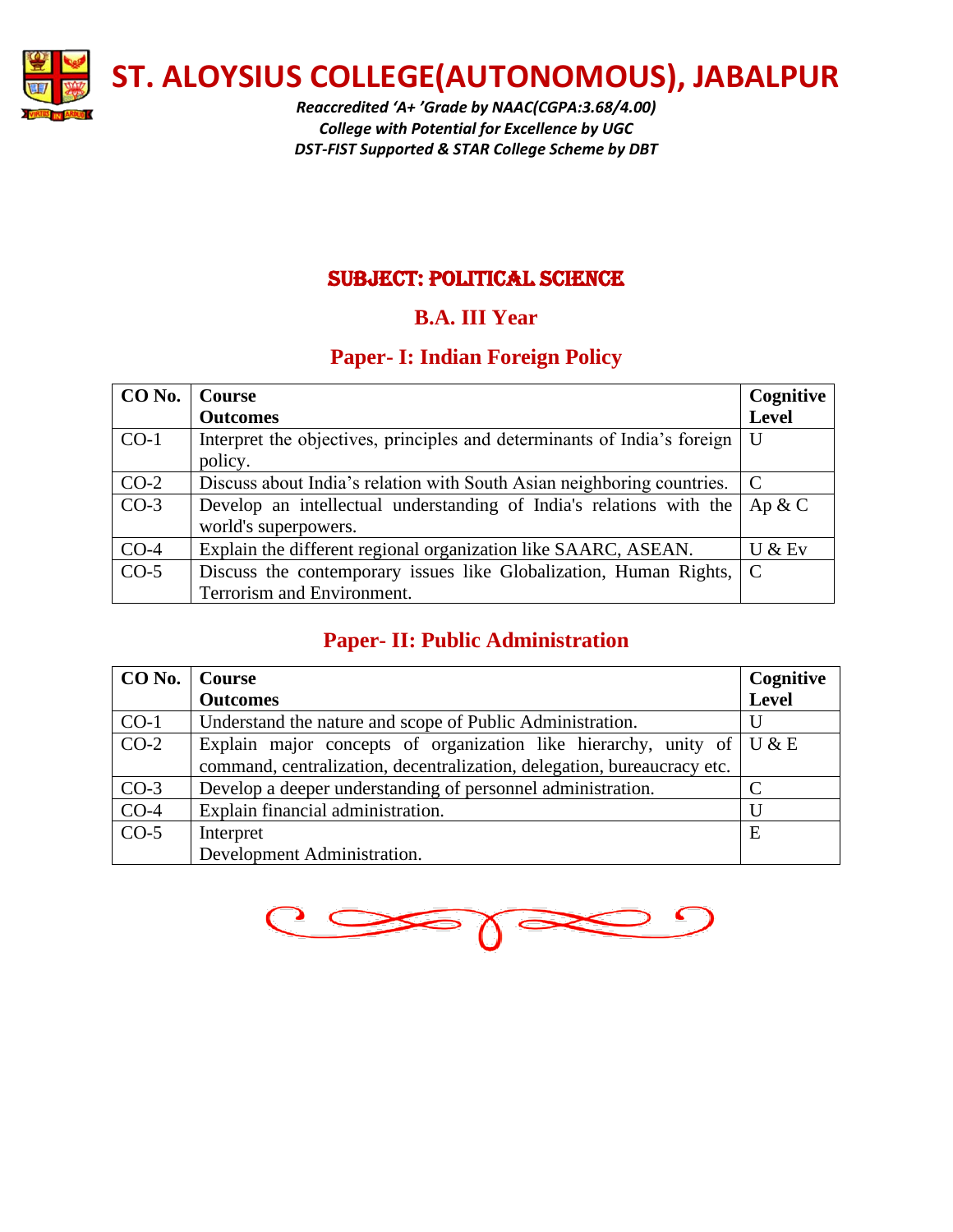

*Reaccredited 'A+ 'Grade by NAAC(CGPA:3.68/4.00) College with Potential for Excellence by UGC DST-FIST Supported & STAR College Scheme by DBT*

#### SUBJECT: Economics

#### **B.A. I Year**

### **Paper- I: Micro Economics**

| CO     | <b>Course Outcomes</b>                                                                                                                                                                                                                                   | Cognitive    |
|--------|----------------------------------------------------------------------------------------------------------------------------------------------------------------------------------------------------------------------------------------------------------|--------------|
| No.    |                                                                                                                                                                                                                                                          | <b>Level</b> |
| $CO-1$ | Students will identify economic problems and understand how theory and<br>empirical conditions are to be connected and differentiate between positive<br>and normative statements while analyzing and differentiating between<br>major economic systems. | R and U      |
| $CO-2$ | Use various methods to calculate price elasticity of demand and define the<br>concept of utility and apply the Utility Maximizing Rule to maximize<br>satisfaction within a given income.                                                                | U and App    |
| $CO-3$ | Understand production function and compute, graphically illustrate and<br>explain producer's equilibrium and the various concepts of costs and<br>returns.                                                                                               | U and An     |
| $CO-4$ | Understand and illustrate the equilibrium of a firm and industry and<br>analyze a firm's profit maximizing decisions under different market<br>conditions.                                                                                               | U and An     |
| $CO-5$ | Elucidate relationship between factors of production and their productivity<br>and analyze how buyers and sellers of factors can impact factor price.                                                                                                    | An and E     |

## **Paper- II: Indian Economy**

| CO     | <b>Course Outcomes</b>                                                     | Cognitive    |
|--------|----------------------------------------------------------------------------|--------------|
| No.    |                                                                            | <b>Level</b> |
| $CO-1$ | Explain the evolution of Indian economy, its institutional framework, role | R and U      |
|        | of natural and human resourced in the development process of Indian        |              |
|        | economy.                                                                   |              |
| $CO-2$ | Understand the nature, importance and problems related to agriculture      | R and U      |
|        | sector in India.                                                           |              |
| $CO-3$ | Critically analyze the recent changes and issues concerned with industrial | $U$ and $E$  |
|        | sector of Indian economy and the role of industrial sector for the         |              |
|        | development of economy.                                                    |              |
| $CO-4$ | Develop an understanding of infrastructure of Indian economy and foreign   | U and An     |
|        | trade. They will also be able to correlate it with the development process |              |
|        | of the economy.                                                            |              |
| $CO-5$ | Critically evaluate various problems of Indian economy and role of         | An and E     |
|        | planning to solve them.                                                    |              |

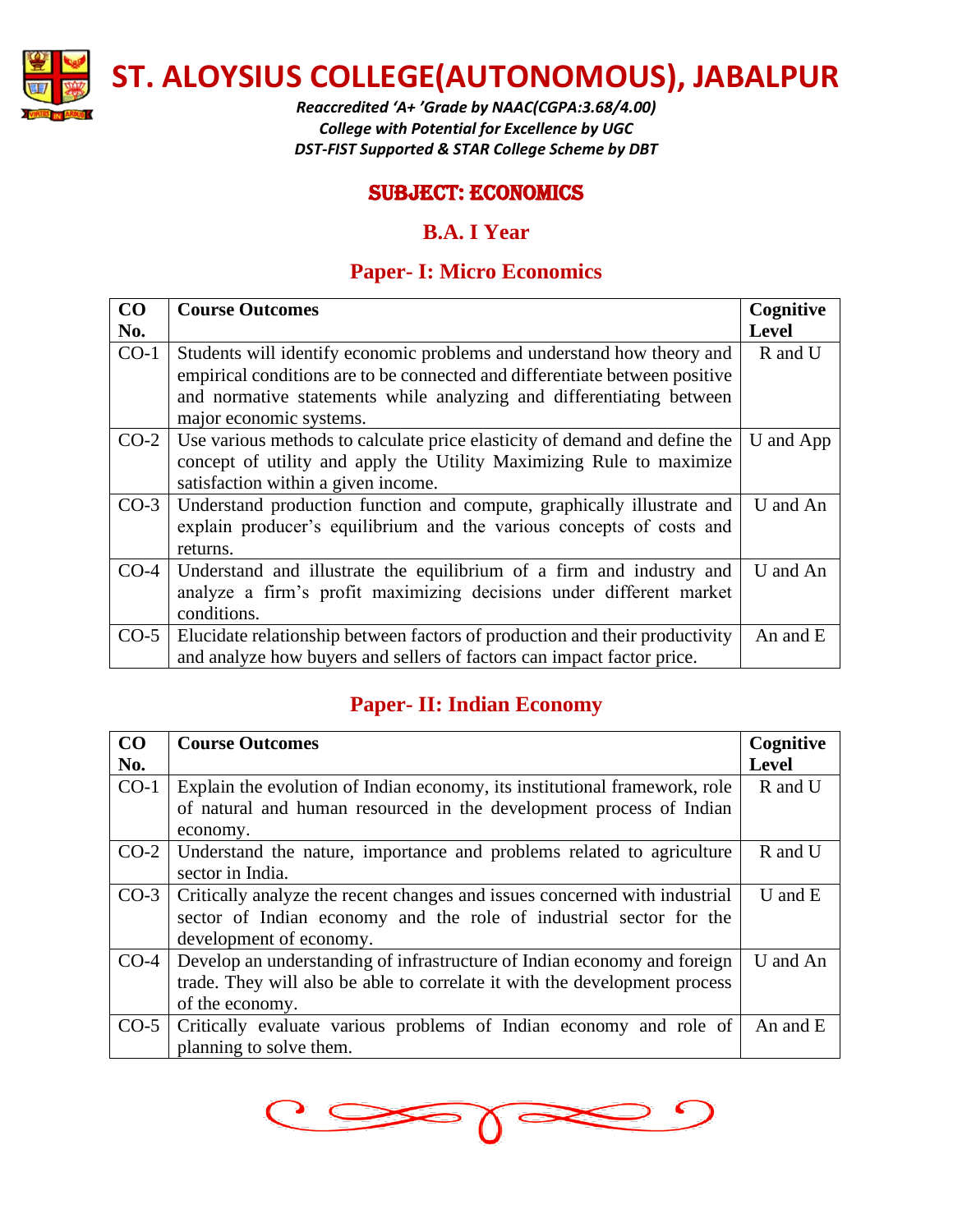

*Reaccredited 'A+ 'Grade by NAAC(CGPA:3.68/4.00) College with Potential for Excellence by UGC DST-FIST Supported & STAR College Scheme by DBT*

#### SUBJECT: Economics

#### **B.A. II Year**

## **Paper- I: Macro Economics**

| CO     | <b>Course Outcomes</b>                                                       | Cognitive    |
|--------|------------------------------------------------------------------------------|--------------|
| No.    |                                                                              | <b>Level</b> |
| $CO-1$ | Understand the concept of macroeconomics and applying economic               | U and App    |
|        | reasoning to understand the operation of an economy.                         |              |
| $CO-2$ | Possess deeper understanding of the concepts like multiplier, propensities   | H            |
|        | to save, consume and invest along with the employment theories.              |              |
| $CO-3$ | Explain liquidity preference and other variables affecting investment        | Ħ            |
|        | function in an economy.                                                      |              |
| $CO-4$ | Understand practical and theoretical aspects related to money supply,        | U and An     |
|        | operation of money, inflation deflation and its effect on different segments |              |
|        | of the economy.                                                              |              |
| $CO-5$ | Student will be able to explain the functioning of commercial and central    | U and An     |
|        | bank and their role in the economy.                                          |              |

# **Paper- II: Public Finance and International Economics**

| CO     | <b>Course Outcomes</b>                                                       | Cognitive    |
|--------|------------------------------------------------------------------------------|--------------|
| No.    |                                                                              | <b>Level</b> |
| $CO-1$ | Ability to recognize, apply and analyze concepts and theories in public      | R and U      |
|        | economics.                                                                   |              |
| $CO-2$ | Students get knowledge about the functions of modern governments,            | $U$ And $E$  |
|        | revenue for the governments and all other financial structures of a nation.  |              |
| $CO-3$ | Ability to understand the concepts of international economics such as        | $U$ and $R$  |
|        | comparative cost, terms of trade, trade policies and trade agreements        |              |
| $CO-4$ | Ability to discuss and debate the effects of trade policy, trade agreements, | IJ           |
|        | exchange rate policies on the world economy/trade.                           |              |
| $CO-5$ | Analyze the trends and Direction of India's Foreign Trade and Balance of     | An and $E$   |
|        | Payments.                                                                    |              |

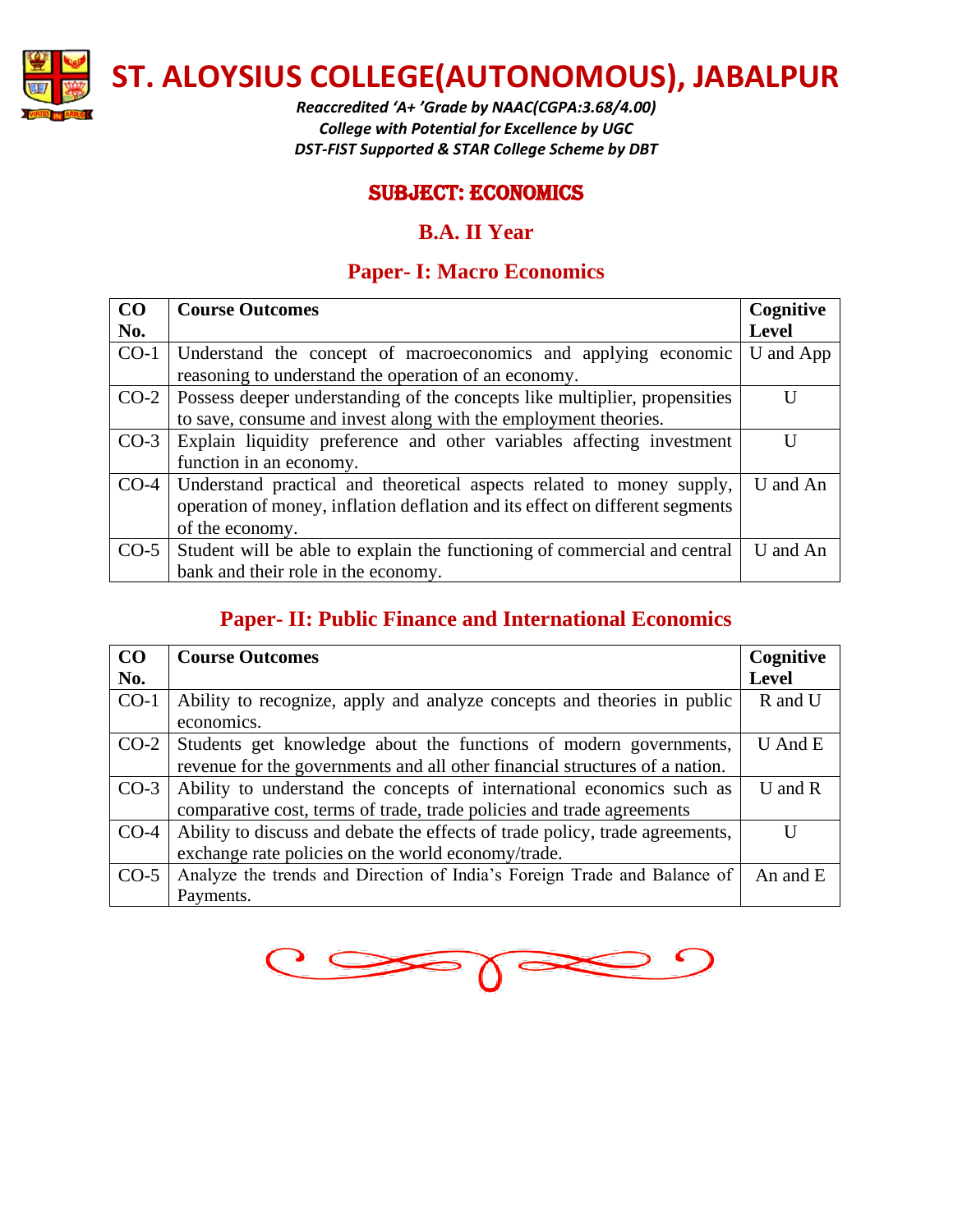

*Reaccredited 'A+ 'Grade by NAAC(CGPA:3.68/4.00) College with Potential for Excellence by UGC DST-FIST Supported & STAR College Scheme by DBT*

#### SUBJECT: Economics

### **B.A. III Year**

# **Paper- I: Development and Environmental Economics**

| CO     | <b>Course Outcomes</b>                                                       | Cognitive    |
|--------|------------------------------------------------------------------------------|--------------|
| No.    |                                                                              | <b>Level</b> |
| $CO-1$ | It will explain the concept of economic growth and can explain inequalities  | R and U      |
|        | between rich and poor countries, how the differences have evolved over       |              |
|        | time and how other measurements of quality of life correlates with per       |              |
|        | capita income.                                                               |              |
|        | $CO-2$ To understand the role of economic theory in solving various problems | R and U      |
|        | related to economic development.                                             |              |
| $CO-3$ | The students will have the knowledge and skills to critically evaluate       | $U$ and $E$  |
|        | economic problems of developing countries.                                   |              |
| $CO-4$ | The students will understand the various economic theories in the context    | R and U      |
|        | of India development perspectives.                                           |              |
| $CO-5$ | Understand the concept of inclusive growth and sustainable development       | R and U      |
|        | with reference to the environmental resource problems,                       |              |

# **Paper- II: Statistics**

| CO     | <b>Course Outcomes</b>                                                       | Cognitive    |
|--------|------------------------------------------------------------------------------|--------------|
| No.    |                                                                              | <b>Level</b> |
| $CO-1$ | Enabling students to understand the statistics and different techniques of   | U and App    |
|        | data collection and its presentation through Tabulation and Graphic          |              |
|        | Representation.                                                              |              |
| $CO-2$ | Students will be able to understand the various methods of measuring         | U and An     |
|        | central tendency, Dispersion, Coefficient of Variation, and Quartile         |              |
|        | Deviation.                                                                   |              |
| $CO-3$ | Enabling students to understand the procedure of solving the correlation     | U and App    |
|        | and regression and its application.                                          |              |
| $CO-4$ | Students will successfully understand the preparation of time series and     | U and App    |
|        | index numbers. It will enhance the computational skill of Estimating the     |              |
|        | time series and trend analysis. Enabling them to computes the cost of living |              |
|        | index and Solves the Paasche'S, Laspeyre'S, Fisher'S Index numbers           |              |
| $CO-5$ | Enabling students to understand the concept and rules of Probability. They   | U and App    |
|        | will be able to understand and apply the concepts of research methodology    |              |
|        | and research report writing.                                                 |              |

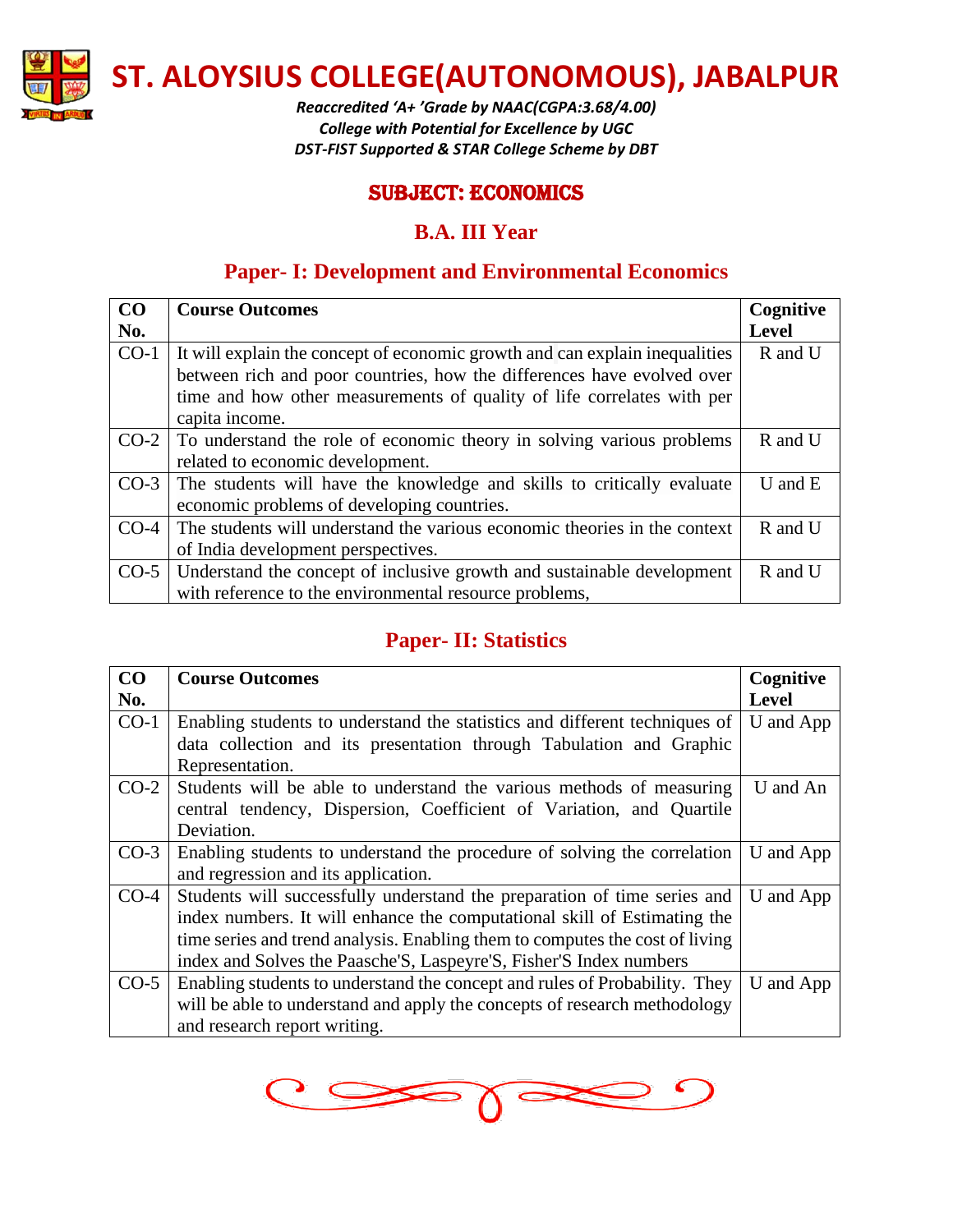

*Reaccredited 'A+ 'Grade by NAAC(CGPA:3.68/4.00) College with Potential for Excellence by UGC DST-FIST Supported & STAR College Scheme by DBT*

### SUBJECT: English literature

## **B.A. I Year**

## **Paper- I: Poetry**

| CO <sub>No.</sub> | <b>Course</b>                                                              | Cognitive    |
|-------------------|----------------------------------------------------------------------------|--------------|
|                   | <b>Outcomes</b>                                                            | <b>Level</b> |
| $CO-1$            | Ability to understand linguistic/practical frameworks to appreciate        | U            |
|                   | literary texts and language use                                            |              |
| $CO-2$            | Ability to place and connect with pertinent scholarly works in order to    | E & C        |
|                   | develop one's own critical position and present views comprehensibly       |              |
|                   | and credibly.                                                              |              |
| $CO-3$            | Ability to situate one's own reading in terms of society, religion, caste, | An &U        |
|                   | region, gender, and politics                                               |              |
| $CO-4$            | Ability to understand the world, to think critically and clearly about     | U& An        |
|                   | the local and the global through a reading of literatures in translation   |              |
|                   | and in the original.                                                       |              |
| $CO-5$            | Enhanced competency to understand and appreciate the nuances of            | R&US         |
|                   | suggestive language, figures of speech and cryptic messages                |              |

# **Paper- II: Prose**

| CO No. | <b>Course</b>                                                                                                                                                                                                            | Cognitive    |
|--------|--------------------------------------------------------------------------------------------------------------------------------------------------------------------------------------------------------------------------|--------------|
|        | <b>Outcomes</b>                                                                                                                                                                                                          | <b>Level</b> |
| $CO-1$ | Ability to understand linguistic/practical frameworks to appreciate<br>literary texts and language use                                                                                                                   | U            |
| $CO-2$ | Ability to place and connect with pertinent scholarly works in order to<br>develop one's own critical position and present views comprehensibly<br>and credibly.                                                         | E&C          |
| $CO-3$ | Ability to situate one's own reading in terms of society, religion, caste,<br>region, gender, and politics                                                                                                               | E            |
| $CO-4$ | Ability to understand the world, to think critically and clearly about<br>the local and the global through a reading of literatures in translation<br>and in the original, to be An informed Indian citizen of the world | R &U         |

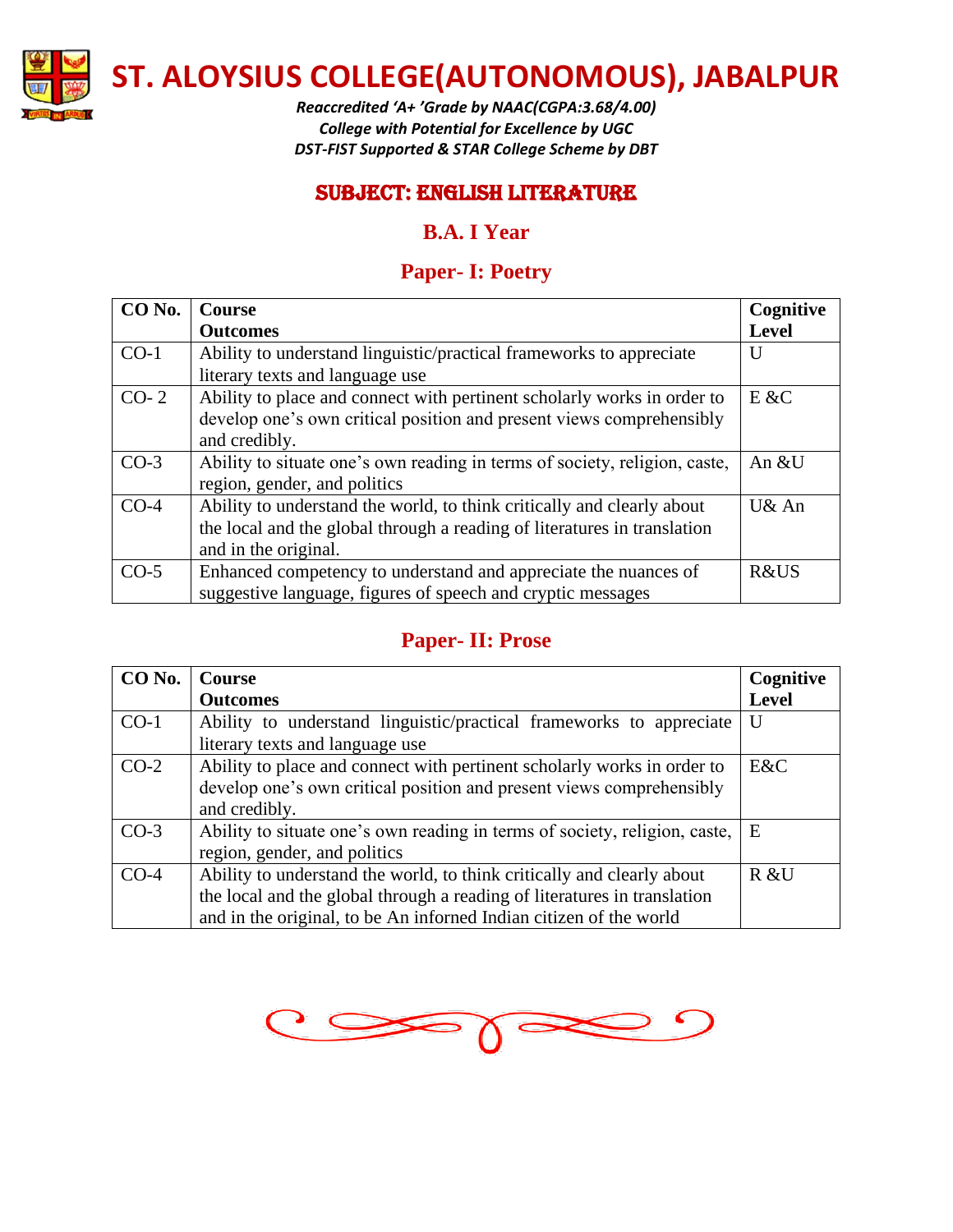

*Reaccredited 'A+ 'Grade by NAAC(CGPA:3.68/4.00) College with Potential for Excellence by UGC DST-FIST Supported & STAR College Scheme by DBT*

#### SUBJECT: English literature

### **B.A. II Year**

## **Paper- I: Drama**

| CO <sub>No.</sub> | <b>Course</b>                                                               | Cognitive    |
|-------------------|-----------------------------------------------------------------------------|--------------|
|                   | <b>Outcomes</b>                                                             | <b>Level</b> |
| $CO-1$            | To introduce the learners to a wide range of theatrical practices around    | R, U         |
|                   | the world                                                                   |              |
| $CO-2$            | To introduce the learners to various theories of drama                      | R, U         |
| $CO-3$            | To enable them to understand the elements of drama and theatre              | R, U         |
| $CO-4$            | To introduce them to the conventions of research papers                     | Ap           |
| $CO-5$            | To introduce the students to the different trends in the history of English | Ap, An       |
|                   | drama                                                                       |              |
| $CO-6$            | To focus on drama as a literary form                                        | An, $E$      |
| $CO-7$            | To enable students to experience the joy of drama as a performing art       | E            |
| $CO-8$            | On completion of the course, the students should be familiar with the       | E, C         |
|                   | plays of master-dramatists and will have developed the ability to           |              |
|                   | appreciate and evaluate various types of plays                              |              |

### **Paper- II: Fiction**

| CO <sub>No.</sub> | <b>Course</b>                                                              | Cognitive        |
|-------------------|----------------------------------------------------------------------------|------------------|
|                   | <b>Outcomes</b>                                                            | <b>Level</b>     |
| $CO-1$            | Learners would be acquainted with a wide range of length novels,           | R & An           |
|                   | selected from across nations representing a range of sub-genres in         |                  |
|                   | fiction.                                                                   |                  |
| $CO-2$            | Have the knowledge of different periods of historical significance and     | R & U            |
|                   | their impact on the fiction of that age.                                   |                  |
| $CO-3$            | Be equipped with the relevant social political and cultural history of     | U & An           |
|                   | the period, which they can bring to their reading and analysis of the      |                  |
|                   | texts.                                                                     |                  |
| $CO -4$           | Familiarity of learners with different genres in fiction.                  | R, U & C         |
| $CO-5$            | The learners will gain an idea of growth of fiction over the period of the | U & An           |
|                   | last three centuries                                                       |                  |
| $CO-6$            | Development of critical thinking and imagination through long and          | $U$ , An, $\&$ E |
|                   | short fiction and with cultural diversity through different                |                  |
|                   | representative samples of fiction.                                         |                  |
| $CO-7$            | Students become master of basic terms of literary study.                   | Ap, E, & C       |
| $CO-8$            | Students can write fiction of publishable quality.                         | An $\&$ E, C     |
|                   |                                                                            |                  |

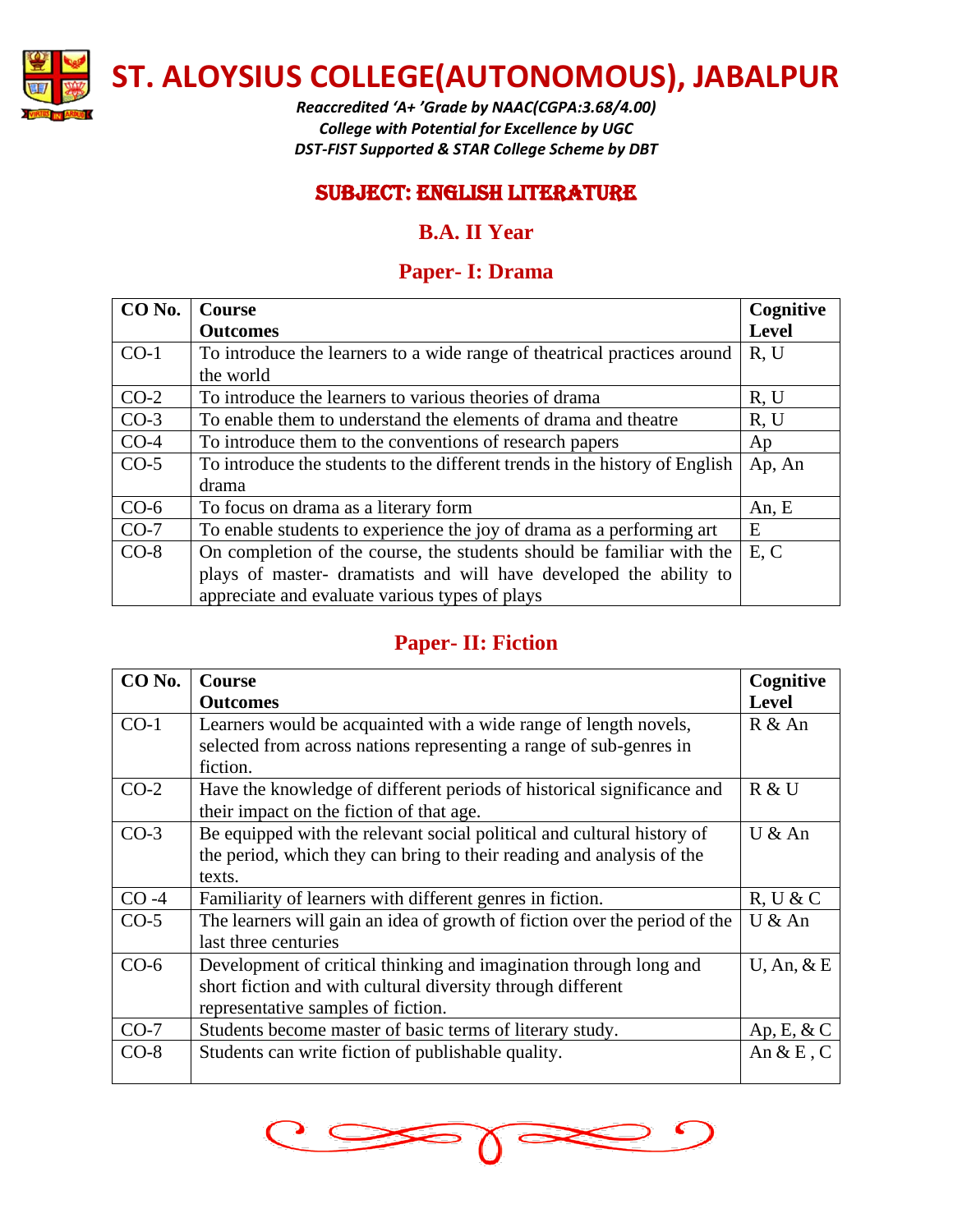

*Reaccredited 'A+ 'Grade by NAAC(CGPA:3.68/4.00) College with Potential for Excellence by UGC DST-FIST Supported & STAR College Scheme by DBT*

### SUBJECT: English literature

# **B.A. III Year**

# **Paper- I: Poetry**

| CO <sub>No.</sub> | <b>Course</b>                                                               | Cognitive    |
|-------------------|-----------------------------------------------------------------------------|--------------|
|                   | <b>Outcomes</b>                                                             | <b>Level</b> |
| $CO-1$            | Ability to understand linguistic/practical frameworks to appreciate         | U, R         |
|                   | poetic texts and language use                                               |              |
| $CO-2$            | Ability to place and connect with pertinent scholarly works in order to     | U, C         |
|                   | develop one's own critical position and present views comprehensibly        |              |
|                   | and credibly                                                                |              |
| $CO-3$            | Ability to situate one's own reading in terms of society, religion, caste,  | R, U,        |
|                   | region, gender, and politics                                                |              |
| $CO-4$            | Ability to understand the world, to think critically and clearly about the  | $U$ , Ap     |
|                   | local and the global through a reading of literatures in translation and in |              |
|                   | the original.                                                               |              |
| $CO-5$            | Enhanced competency to understand and appreciate the nuances of             | R, U, Ap     |
|                   | suggestive language, figures of speech and cryptic messages                 |              |

# **Paper- II: Fiction**

| CO No. | <b>Course</b>                                                               | Cognitive    |
|--------|-----------------------------------------------------------------------------|--------------|
|        | <b>Outcomes</b>                                                             | <b>Level</b> |
| $CO-1$ | The student shall be familiar with full-length novels, selected from        | $R$ , An     |
|        | across nations demonstrating a range of sub-genres in fiction.              |              |
| $CO-2$ | Have the knowledge of different periods of historical implication and       | $\mathbf R$  |
|        | their impact on the fiction of that age                                     |              |
| $CO-3$ | Be furnished with the appropriate social, political and cultural history of | Ap, R        |
|        | the prescribed texts and relate them to real life situations.               |              |
| $CO-4$ | Have familiarity with different genres in fiction.                          | E, C         |
| $CO-5$ | Have familiarity with different types of fictional narratives, characters   | An. E, C     |
|        | and settings.                                                               |              |
| $CO-6$ | Gain an idea of the growth of fiction over the period of the last three     | R, E, U      |
|        | centuries across the globe                                                  |              |

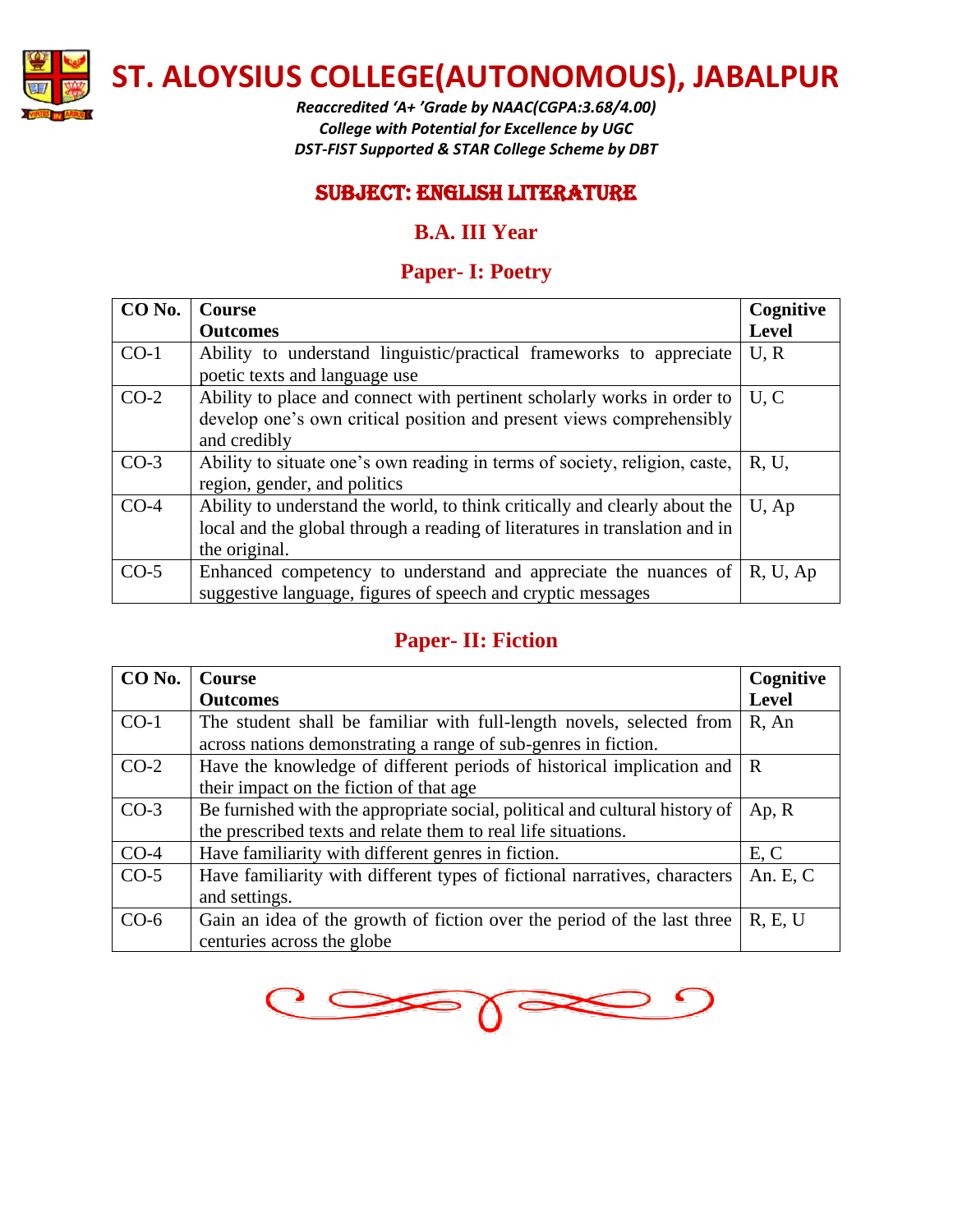

*Reaccredited 'A+ 'Grade by NAAC(CGPA:3.68/4.00) College with Potential for Excellence by UGC DST-FIST Supported & STAR College Scheme by DBT*

#### SUBJECT: functional English

#### **B.A. I Year**

## **Paper- I: Phonetics and Spoken English**

| CO No. | <b>Course</b>                                                                                                                                | Cognitive    |
|--------|----------------------------------------------------------------------------------------------------------------------------------------------|--------------|
|        | <b>Outcomes</b>                                                                                                                              | <b>Level</b> |
| $CO-1$ | Ability to speak and write clearly in standard and academic English<br>and identify deviant use of English both in written and spoken forms. | R, U         |
| $CO-2$ | Ability to listen to and read carefully various viewpoints and engage<br>with them; recognize the errors of usage and correct them.          | R, U         |
| $CO-3$ | Ability to use critical concepts and categories with clarity.                                                                                | U, Ap        |
| $CO-4$ | Recognize their own ability to improve their own competence in using<br>the language.                                                        | Ap           |
| $CO-5$ | Understand and appreciate English spoken by people from different<br>regions.                                                                | An, E        |

# **Paper- II: Functional Grammar**

| CO No. | <b>Course</b>                                                         | Cognitive    |
|--------|-----------------------------------------------------------------------|--------------|
|        | <b>Outcomes</b>                                                       | <b>Level</b> |
| $CO-1$ | Ability to speak and write clearly in standard and academic English   | U & An       |
|        | and identify deviant use of English both in written and spoken forms  |              |
| $CO-2$ | Ability to listen to and read carefully various viewpoints and engage | $U &$ Ap     |
|        | with them; recognize the errors of usage and correct them             |              |
| $CO-3$ | Ability to use critical concepts and categories with clarity          | Ap& An       |
| $CO-4$ | Recognize their own ability to improve their own competence in using  | U & E        |
|        | the language                                                          |              |
| $CO-5$ | Understand and appreciate English spoken by people from different     | E & C        |
|        | regions                                                               |              |

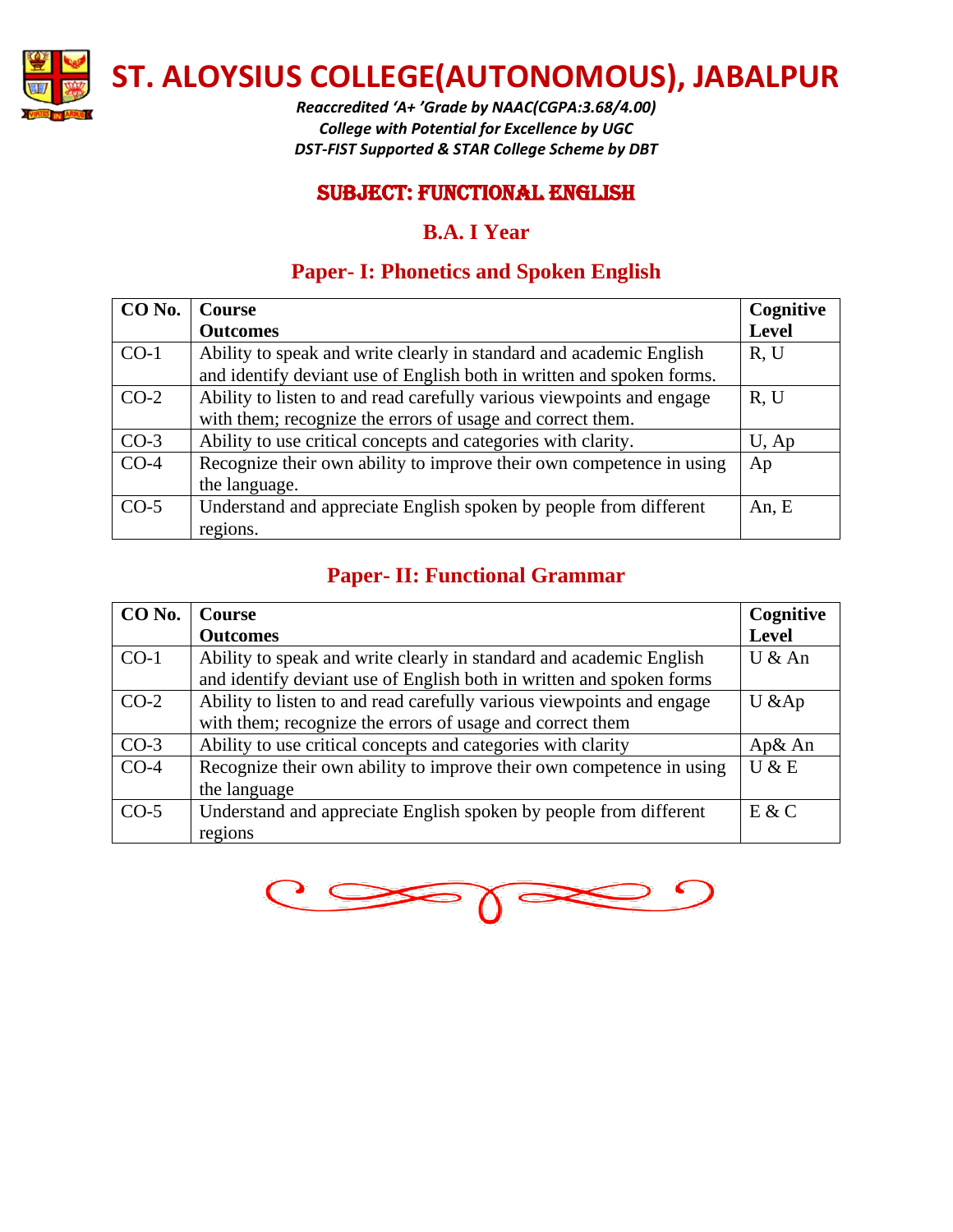

*Reaccredited 'A+ 'Grade by NAAC(CGPA:3.68/4.00) College with Potential for Excellence by UGC DST-FIST Supported & STAR College Scheme by DBT*

#### SUBJECT: functional English

#### **B.A. II Year**

# **Paper- I: Functional Grammar**

| CO No. | <b>Course</b>                                                                                     | Cognitive    |
|--------|---------------------------------------------------------------------------------------------------|--------------|
|        | <b>Outcomes</b>                                                                                   | <b>Level</b> |
| $CO-1$ | To familiarize students with the function of grammatical items used to<br>spoken/written language | R, U         |
| $CO-2$ | To develop and apply theories and principles of communication in<br>workplace                     | Ap, An       |
| $CO-3$ | Practice skills of oral presentations, discussion, problem solving,                               | C            |
|        | decision making, debates, small group discussions and job interviews.                             |              |
| $CO-4$ | To transfer information from non-verbal to verbal texts and vice versa.                           | Ap           |
| $CO-5$ | To take part effectively in social and professional communication.                                | E            |
| $CO-6$ | Experiencing a shift in pedagogy from lectures oriented classes to                                | R            |
|        | interactive learning                                                                              |              |

## **Paper- II: Writing Skills**

| CO No. | Course                                                                   | Cognitive    |
|--------|--------------------------------------------------------------------------|--------------|
|        | <b>Outcomes</b>                                                          | <b>Level</b> |
| $CO-1$ | A drastic improvement in the students' written communication skills.     | R, U & A     |
| $CO-2$ | Level of confidence in facing English speaking environment would         | Ap           |
|        | have progressed.                                                         |              |
| $CO-3$ | Enhanced confidence ability to be assertive with the skilful acquisition | An           |
|        | of language and communication rules.                                     |              |
| $CO-4$ | Students will have a thorough knowledge of in-depth concepts             | An, E        |
| $CO-5$ | Their professional outlook will be improved for better performance.      | E, C         |

 $\Gamma$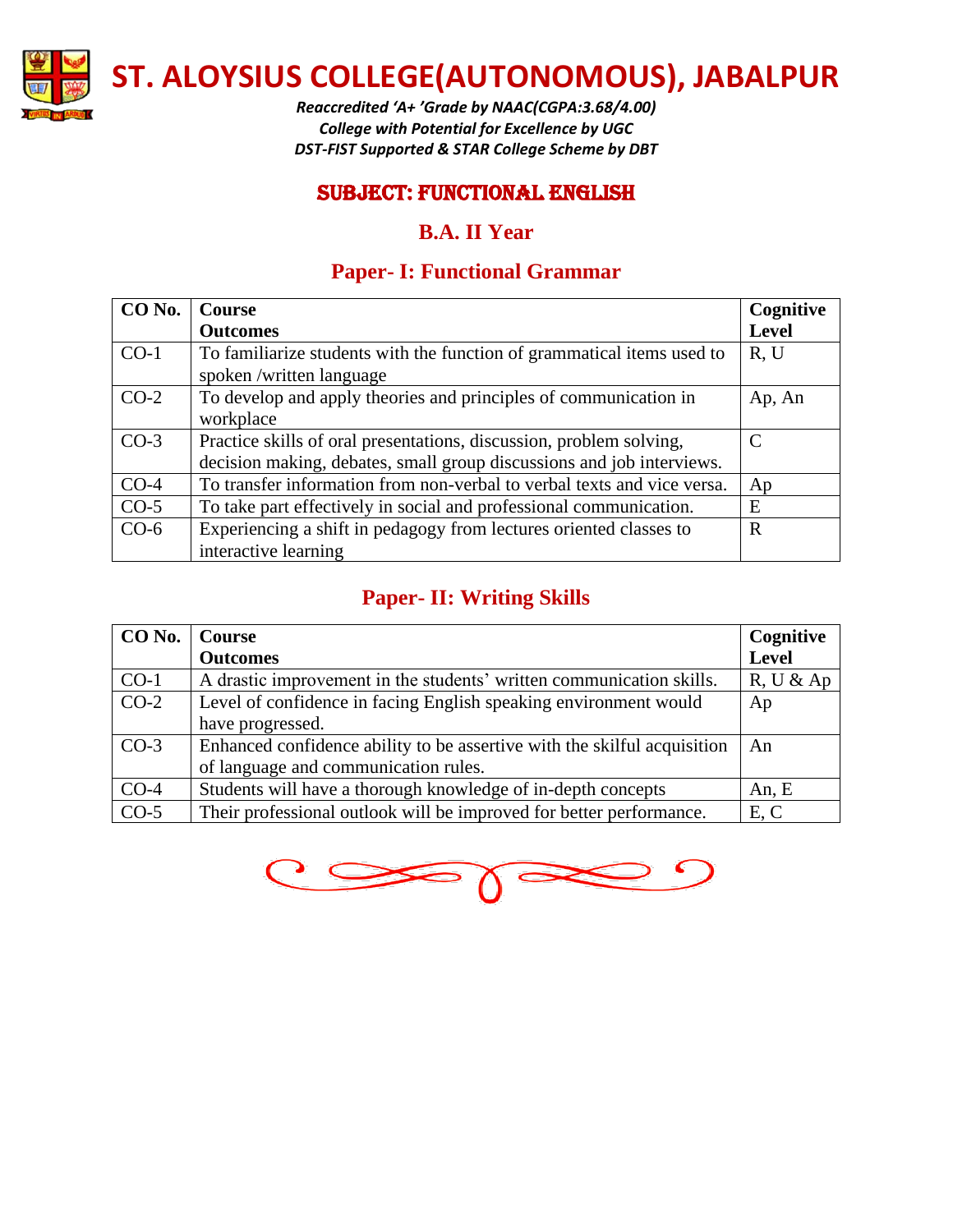

*Reaccredited 'A+ 'Grade by NAAC(CGPA:3.68/4.00) College with Potential for Excellence by UGC DST-FIST Supported & STAR College Scheme by DBT*

#### SUBJECT: functional English

### **B.A. III Year**

# **Paper- I: Writing Skills**

| CO No. | <b>Course</b>                                                            | Cognitive    |
|--------|--------------------------------------------------------------------------|--------------|
|        | <b>Outcomes</b>                                                          | <b>Level</b> |
| $CO-I$ | Enhanced writing skills by introduction of difficult types of text to    | R & U        |
|        | acquire knowledge of writing.                                            |              |
| $CO-2$ | Ability to write different types of letters, reports, technical writing. | Ap & An      |
| $CO-3$ | Communicate accurately and precisely-through the written mode            | Ap $\&$ E, C |
| $CO-4$ | Demonstrate a thorough command of English and its linguistic             | Ap &An       |
|        | structures.                                                              |              |
| $CO-5$ | Engage in persuasive communication with specific audience and            | R & C        |
|        | media through the written word                                           |              |
| $CO-6$ | Knowledge and ability to write clearly in English to use critical        | An $&E$      |
|        | concept and categories with clarity                                      |              |
| $CO-7$ | Expansion of creativity and imagination to visualize situations to       | E & C        |
|        | create interest in readers.                                              |              |
| $CO-8$ | Professionally students will acquire knowledge of official transaction   | U & C        |
|        | (at work place).                                                         |              |

# **Paper- II: Conversational Skills**

| CO No.          | <b>Course Outcomes</b>                                                  | Cognitive     |
|-----------------|-------------------------------------------------------------------------|---------------|
|                 |                                                                         | <b>Level</b>  |
| $CO-1$          | To acquire knowledge and ability to speak, read and write clearly in    | $R \& Ap$     |
|                 | English and to use critical concept and categories with clarity.        |               |
| $CO-2$          | Expansion of creativity and imagination to visualize situations and for | $\mathcal{C}$ |
|                 | different kinds of dialogue.                                            |               |
| $CO-3$          | Better preparedness to face job / internship/ vocational interviews as  | R& U          |
|                 | per theoretical rules learnt.                                           |               |
| $CO-4$          | To be able to give and understand official effective presentations.     | Ap            |
| $CO-5$          | To know the difference between formal and business English and use      | An $&$ C      |
|                 | it as per need.                                                         |               |
| CO <sub>6</sub> | To be better communicators both in dyadic and in group conversation.    | $R &$ Ap      |

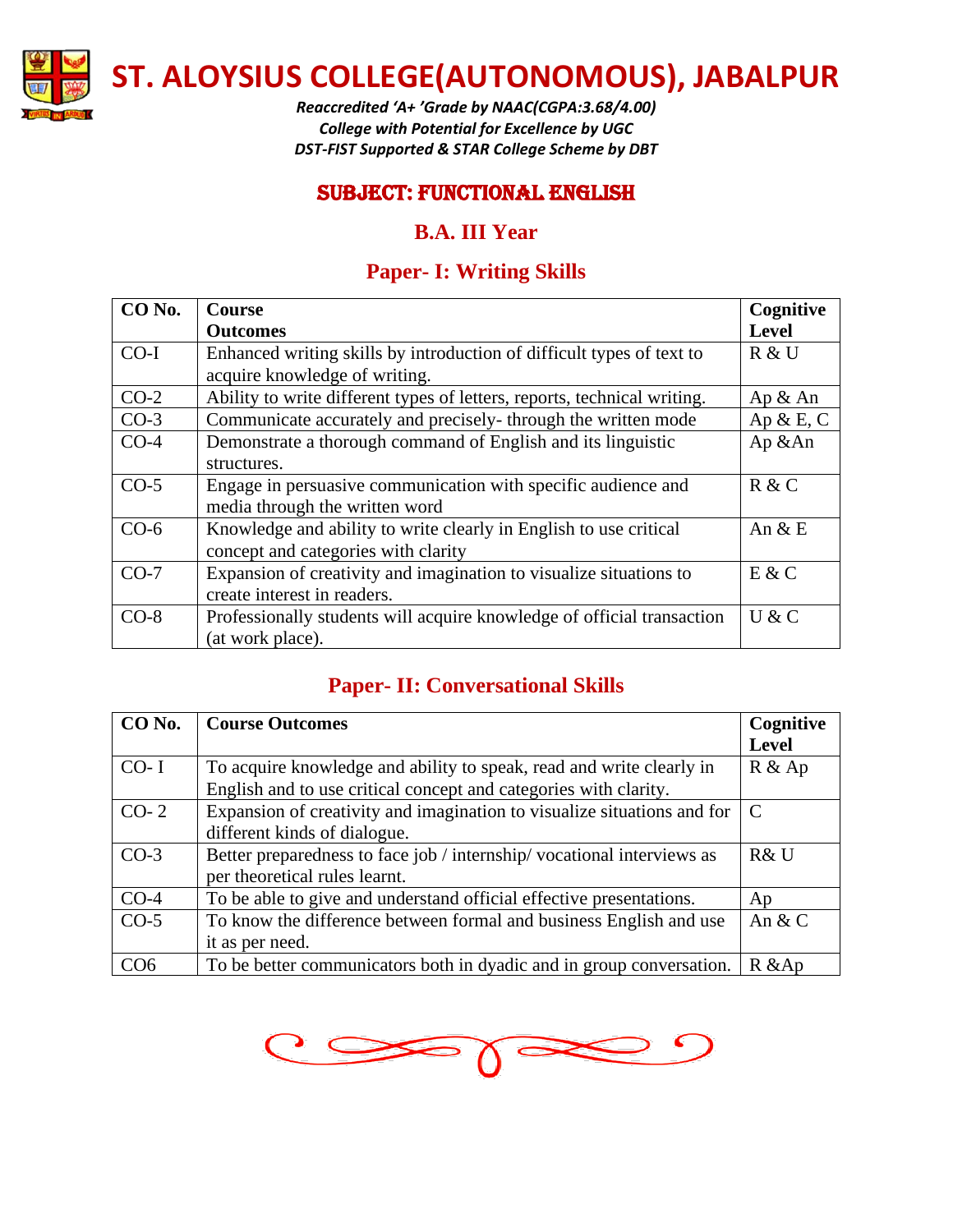

*Reaccredited 'A+ 'Grade by NAAC(CGPA:3.68/4.00) College with Potential for Excellence by UGC DST-FIST Supported & STAR College Scheme by DBT*

### SUBJECT: foundation course-II English language

#### **I- Year**

| CO     | Course                                                                                        | Cognitive    |  |
|--------|-----------------------------------------------------------------------------------------------|--------------|--|
| No.    | <b>Outcomes</b>                                                                               | Level        |  |
| $CO-1$ | Students will interpret texts with attention to ambiguity, convolution, and $\parallel$ R, U, |              |  |
|        | artistic value.                                                                               | Ap           |  |
| $CO-2$ | Students will participate in critical conversations and prepare, organize,                    | An, $E \& C$ |  |
|        | and deliver their work to the public.                                                         |              |  |

### **II Year**

| CO     | <b>Course</b>                                                              | Cognitive    |  |
|--------|----------------------------------------------------------------------------|--------------|--|
| No.    | <b>Outcomes</b>                                                            | <b>Level</b> |  |
| $CO-1$ | The main purpose of this course is to equip the students with the nuances  | R.           |  |
|        | of the English language which includes proficiency in grammar and its      | Ap           |  |
|        | effective usage in speaking and writing.                                   |              |  |
| $CO-2$ | It further helps them to prepare for various competitive exams and to keep | An, $E \& C$ |  |
|        | up with the increasing demand for English in Indian society and at the     |              |  |
|        | global level.                                                              |              |  |
| $CO-3$ | It also develops their overall confidence and personality.                 | U, Ap        |  |

# **III Year**

| CO     | <b>Course</b>                                                                                 | Cognitive |
|--------|-----------------------------------------------------------------------------------------------|-----------|
| No.    | <b>Outcomes</b>                                                                               | Level     |
| $CO-1$ | The main purpose of the course is to prepare students for effective usage $\mid R \& An \mid$ |           |
|        | of English language in speaking and writing                                                   |           |
|        | CO-2   It will help them in developing communicational skills and acquiring $\mid$ R, Ap & E  |           |
|        | proficiency in grammar and preparing them for various competitive                             |           |
|        | exams.                                                                                        |           |

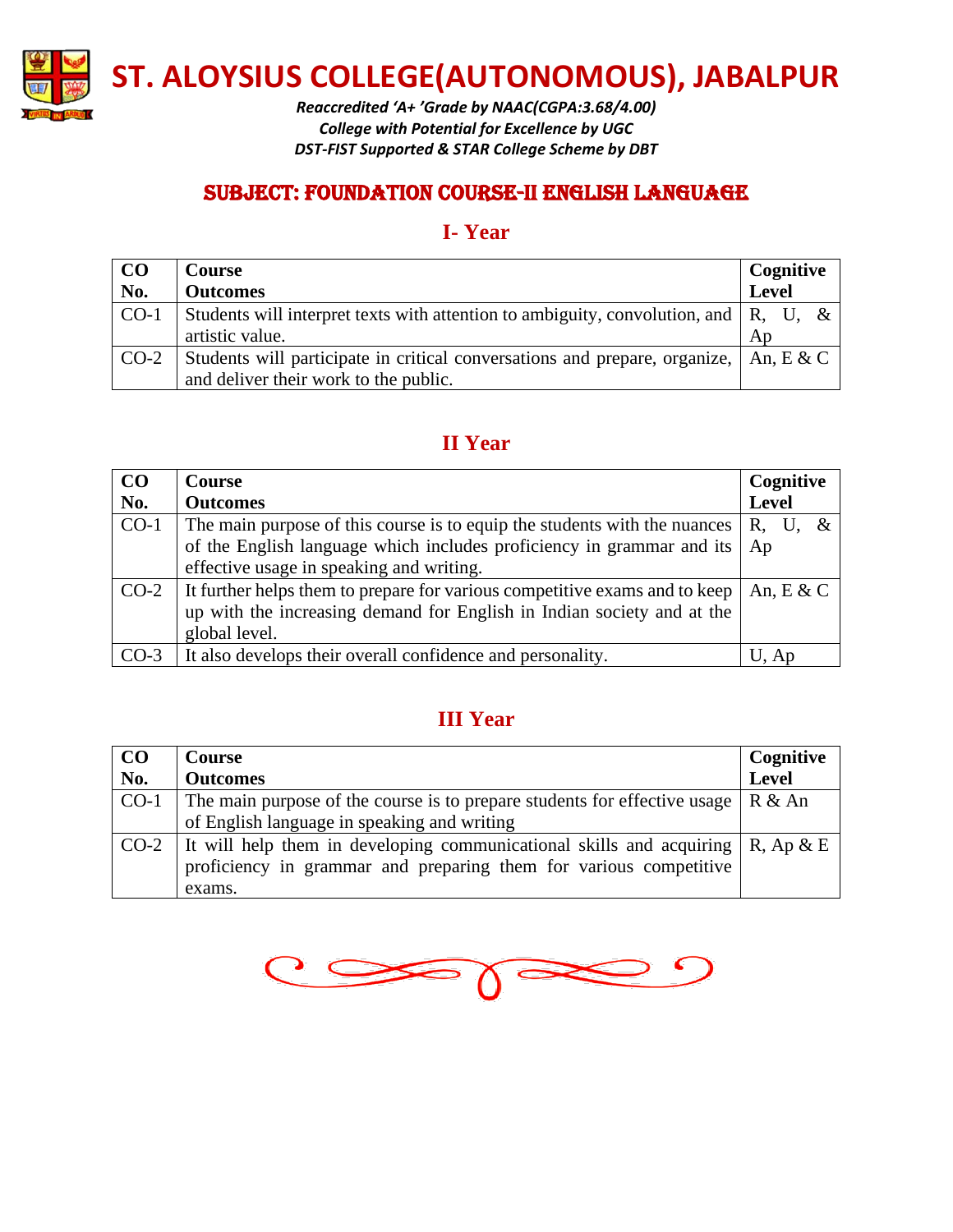

*Reaccredited 'A+ 'Grade by NAAC(CGPA:3.68/4.00) College with Potential for Excellence by UGC DST-FIST Supported & STAR College Scheme by DBT*

#### SUBJECT: hindi literature

#### **B.A. I Year**

## **Paper- I: Pracheen evam Madhyakaleen Kavya**

|        | <b>CO No.</b>   Course Outcomes                                     | Cognitive    |
|--------|---------------------------------------------------------------------|--------------|
|        |                                                                     | <b>Level</b> |
| $CO-1$ | भक्ति भावना और नैतिकता का विकास मध्यकालीन साहित्यकारों का परिचय     | R, U, An     |
|        | मध्यकालीन साहित्य की निर्धारित व्याख्याएँ                           |              |
| $CO-2$ | मध्यकालीन भारत के साहित्य के अध्ययन द्वारा तत्कालीन संस्कृति,       | R, U, An     |
|        | जीवन–दर्शन, सामाजिक, राजनीतिक तथा आर्थिक परिस्थितियों का परिचय      |              |
| $CO-3$ | कवियों की समीक्षा के माध्यम से मौलिक चिंतन एवं लेखन क्षमता का विकास | R,U, An      |
|        | स्थानीय रचनाधर्मियों का परिचय                                       |              |
| $CO-4$ | काव्य संरचना की पध्दति                                              | R,U, An      |
|        | सामाजिक उपादेयता और रंजक तत्वों का बोध                              |              |
| $CO-5$ | विभिन्न कवियों का संक्षिप्त परिचय और संवेदनाओं का विकास             | R,U, An      |

# **Paper- II: Hindi Katha Sahitya**

|        | CO No.   Course Outcomes                                                | Cognitive    |
|--------|-------------------------------------------------------------------------|--------------|
|        |                                                                         | <b>Level</b> |
| $CO-1$ | साहित्य के महत्व की प्रतिष्ठा कहानी एवं उपन्यास के विकास कम का ज्ञान    | R, U, An     |
|        | शब्दकोश का ज्ञान                                                        |              |
| $CO-2$ | कथाकारों का परिचय कहानी एवं उपन्यास के भाषा शिल्प का ज्ञान सामाजिक      | R, U, An     |
|        | परिवेश का अध्ययन                                                        |              |
| $CO-3$ | समीक्षात्मक शैली का विकास पात्रों का चरित्र–चित्रण आदर्श एवं यथार्थ बोध | U, An,Ap     |
| $CO-4$ | परंपरा एवं आधुनिकता में अंतर समझना समाज के विभिन्न पहलुओं का अध्ययन     | U, Ap, An    |
| $CO-5$ | रचनाकारों के परिवेश का परिचय लेखन क्षमता का विकास                       | R,U, An      |

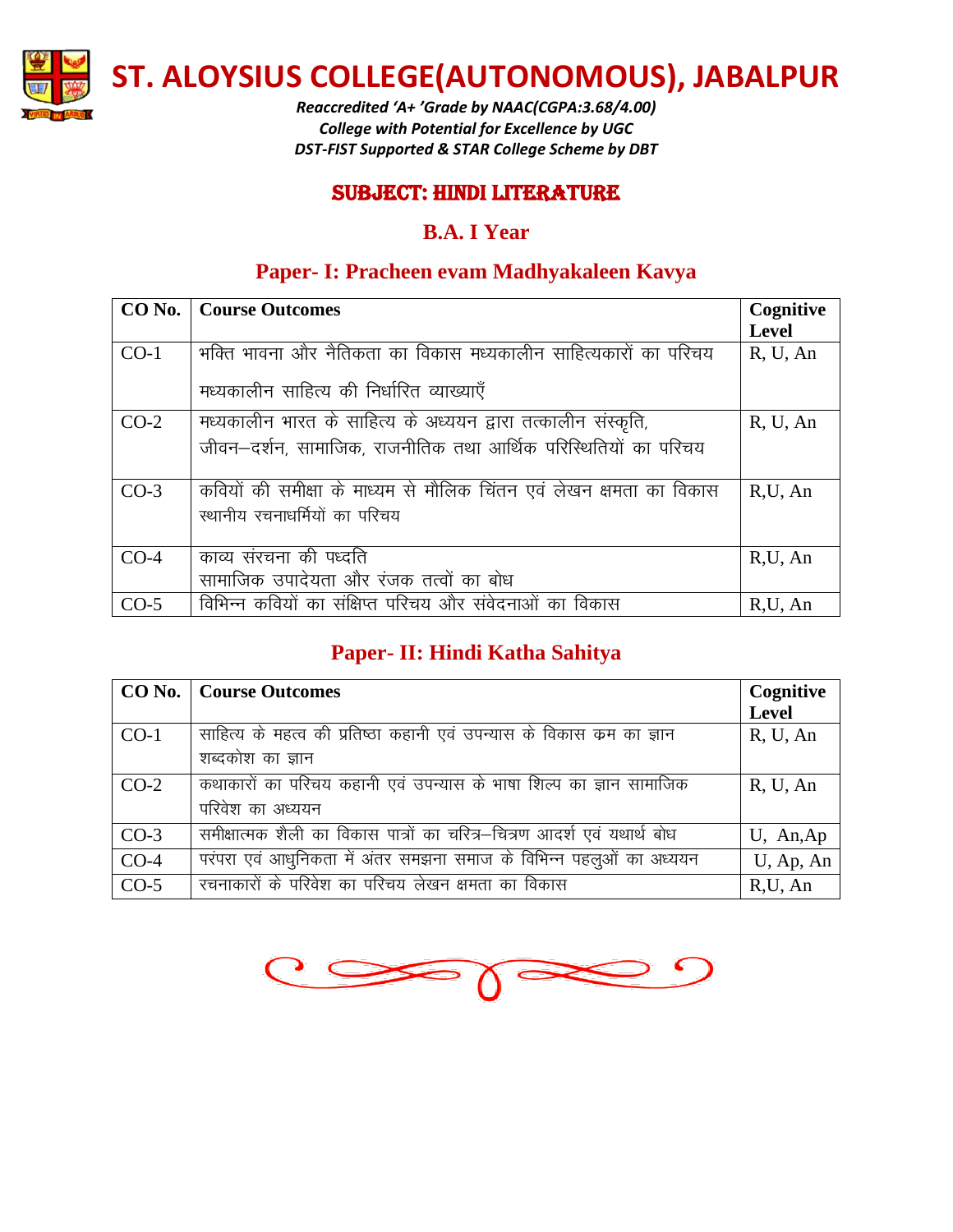

*Reaccredited 'A+ 'Grade by NAAC(CGPA:3.68/4.00) College with Potential for Excellence by UGC DST-FIST Supported & STAR College Scheme by DBT*

#### SUBJECT: hindi literature

### **B.A. II Year**

## **Paper- I: Arvacheen Hindi Kavya**

| CO No. | Course Outcomes                                                                       | Cognitive    |
|--------|---------------------------------------------------------------------------------------|--------------|
|        |                                                                                       | <b>Level</b> |
| $CO-1$ | सृजनात्मकता का विकास भारतीय जीवन मूल्यों और परम्पराओं का ज्ञान                        | R, U, An     |
|        | पौराणिक एवं ऐतिहासिक पात्रों द्वारा उच्च आदर्शों की प्रतिष्ठा प्रकृति के प्रति अनुराग |              |
| $CO-2$ | स्त्री वर्ग संघर्ष श्रमिकों के प्रति मानवता का भाव राष्ट्रीयता की भावना का विकास      | U, An        |
|        | छायावादी कवियों की अभिव्यंजना का परिचय                                                |              |
|        |                                                                                       |              |
| $CO-3$ | काव्य साहित्य का तुलनात्मक अध्ययन, आधुनिक सामाजिक एवं साहित्यिक परिवेश                | U, An        |
|        | का ज्ञान                                                                              |              |
| $CO-4$ | मानव की ज्वलंत समस्याओं का ज्ञान, साहित्य के माध्यम से प्राचीन परिवेश का              | U, An        |
|        | परिचय                                                                                 |              |
| $CO-5$ | युगीन संवेदनाओं की अभिव्यक्ति, शब्द कोश परिचय, गीत एवं गजल परंपरा बोध                 | U, An,       |
|        |                                                                                       |              |

# **Paper- II: Hindi Bhasha evam Sahitya Ka Itihas aur Kavyang Vivechan**

|        | <b>CO No.</b>   Course Outcomes                                                 | Cognitive    |
|--------|---------------------------------------------------------------------------------|--------------|
|        |                                                                                 | <b>Level</b> |
| $CO-1$ | राष्ट्रभाषा एवं राजभाषा हिंदी के विकासकम, बोलियों की परंपरा और स्वरुप के        | U, An        |
|        | माध्यम से क्षेत्रीय संस्कृतियों का परिचय, स्वाधीनता संग्राम में भूमिका के ज्ञान |              |
|        | द्वारा निजभाषा गौरव का बोध                                                      |              |
| $CO-2$ | आधुनिक हिंदी के विभिन्न व्यावहारिक स्वरुपों की समझ और कार्यक्षेत्र में          | $U$ , An     |
|        | सुगमता, देवनागरी लिपि में गुणवत्तापूर्ण लेखन की क्षमता का विकास                 |              |
| $CO-3$ | मध्यकालीन भारतीय संस्कृति एवं परंपरा का ज्ञान                                   | U, An        |
| $CO-4$ | हिंदी गद्य विधाओं का परिचय तथा लेखन क्षमता विकास, आधुनिक काव्य के               | U, An        |
|        | माध्यम से परिस्थितियों को समझने की क्षमता एवं संवेदना का विकास                  |              |
| $CO-5$ | काव्य को समग्रता के साथ समझने के लिए उसके उद्देश्य एवं अंगों का ज्ञान           | U, Ap, An,   |
|        |                                                                                 |              |

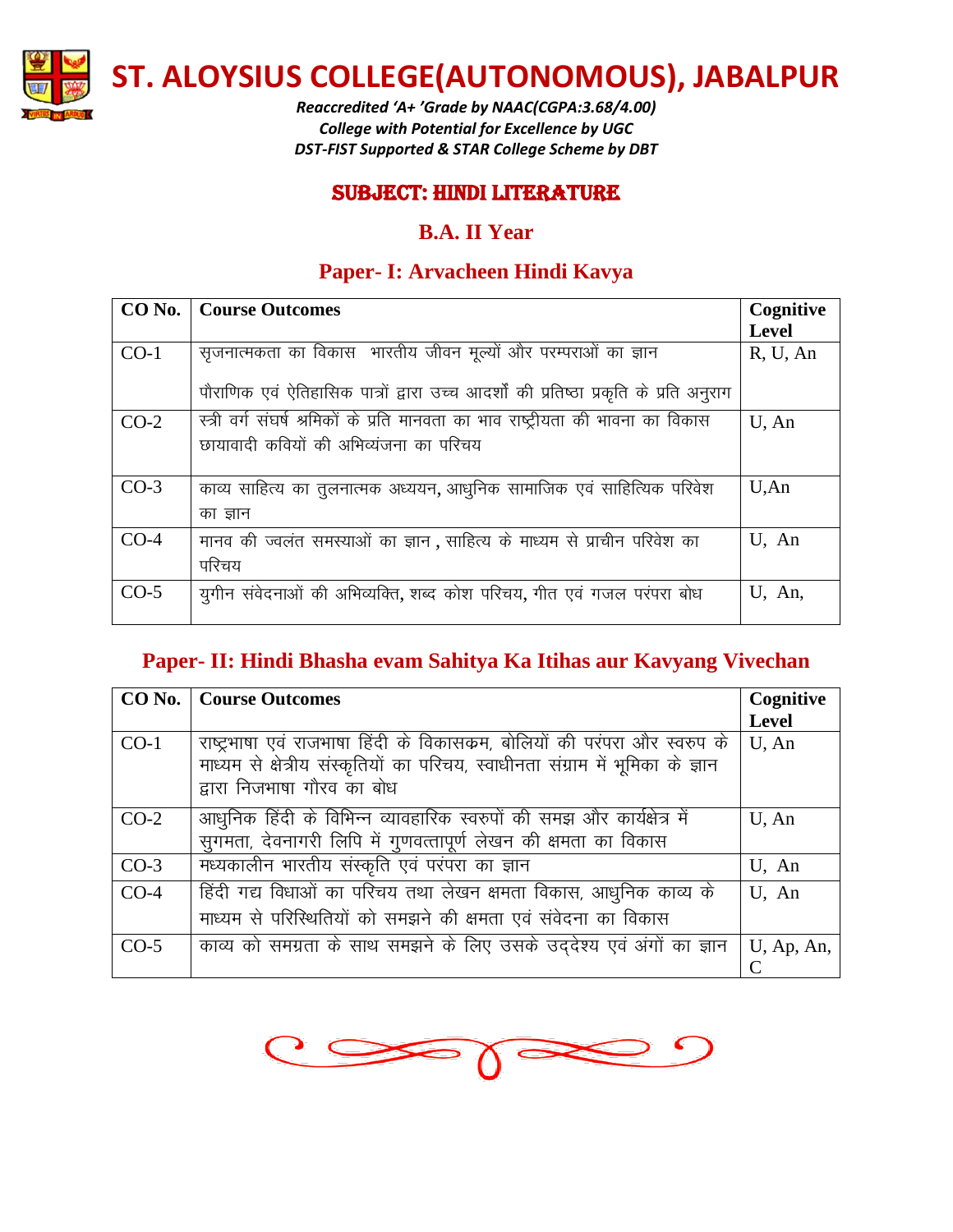

*Reaccredited 'A+ 'Grade by NAAC(CGPA:3.68/4.00) College with Potential for Excellence by UGC DST-FIST Supported & STAR College Scheme by DBT*

#### SUBJECT: hindi literature

### **B.A. III Year**

# **Paper- I: Prayojan Moolak Hindi**

|        | <b>CO No.</b>   Course Outcomes                                               | Cognitive    |
|--------|-------------------------------------------------------------------------------|--------------|
|        |                                                                               | <b>Level</b> |
| $CO-1$ | हिंदी की व्यावहारिकता का ज्ञान, हिंदी भाषा में कंप्यूटर पर कार्य, कंप्यूटर का | R, U, An     |
|        | सामान्य परिचय, हिंदी के अधुनातन साफ्टवेयर का ज्ञान                            |              |
| $CO-2$ | कार्यालयी पत्राचार का अभ्यास, व्यावसायिक पत्र–लेखन कला का ज्ञान, बैठक         | $U$ , An     |
|        | की योजना बनाना एवं कार्यवृत्त लिखना, भाव विस्तार एवं सारांश लिखने की          |              |
|        | कला                                                                           |              |
| $CO-3$ | अनुवाद विज्ञान का परिचय, अनुवाद की प्रकिया का बोध, वैज्ञानिक, तकनीकी,         | U,<br>App,   |
|        | वाणिज्य, विधि से संबंधित अनुवाद का अभ्यास, शीघ्र अनुवाद की कला का             | An           |
|        | विकास                                                                         |              |
| $CO-4$ | पत्रकारिता के स्वरुप का ज्ञान, प्रस्तुतीकरण की आदर्श शैली, विज्ञापन संरचना    | R, U, App,   |
|        | का अभ्यास, पृष्ठ सज्जा में मौलिकता                                            | An           |
| $CO-5$ | संचार माध्यमों – रेडियो, दूरदर्शन, फिल्म, इंटरनेट का परिचय, उक्त माध्यमों     | U,<br>App,   |
|        | के लिए लेखन तथा समाचार लेखन की कला का विकास                                   | An, E, C     |

# **Paper- II: Hindi Natak, Nibandh Tatha Sphut Gadya Vidhayen evam Bundeli Bhasha**

| CO No. | <b>Course Outcomes</b>                                                    | Cognitive    |
|--------|---------------------------------------------------------------------------|--------------|
|        |                                                                           | <b>Level</b> |
| $CO-1$ | अभिनेयता रसों की अनुभूति, स्थानीय साहित्य परिवेश एवं बोलियों का ज्ञान     | R, U, An     |
|        | साहित्यिक सिद्धान्तों का ज्ञान, निर्देशन एवं लेखन क्षमता का विकास         |              |
| $CO-2$ | रचनाकारों का साहित्यक, ऐतिहासिक, सांस्कृतिक अध्ययन से आलोचना, ग्रंथ       | R,U, An      |
|        | पढ़ने की क्षमता और अभिव्यक्ति सूधारने में सहायक, मानव आचरणों एवं          |              |
|        | चरित्रों से परिचय, मानव स्वभाव को व्यवहारिक रूप से समझना                  |              |
| $CO-3$ | गद्य और कविता द्वारा मानव मूल्यों को सीखने उसे दैनिक जीवन में लागू        | U, Ap, An    |
|        | करने की क्षमता, अभिनय कला से परिचित कराकर उसमें निष्णाद करना              |              |
| $CO-4$ | लोकसाहित्य के पर्व उत्सवों परम्पराओं का ज्ञान विद्यार्थी द्वारा अपनी बोली | R,U, An      |
|        | लोकरीति में रूचि एवं उनका संरक्षण, मौखिक धरोहरों को महत्व                 |              |
|        |                                                                           |              |
| $CO-5$ | लेखकों के ऐतिहासिक, सामाजिक परिवेश के संदर्भो से परिचय                    | R, U, An,    |
|        | विद्वानों द्वारा डाली गई नींव के आधार पर साहित्यिक कृतियों से सीखना       |              |
|        | पारंपरिक पहलूओं को बनाये रखने के अवसर उत्पन्न करने के लिए सहायक           |              |

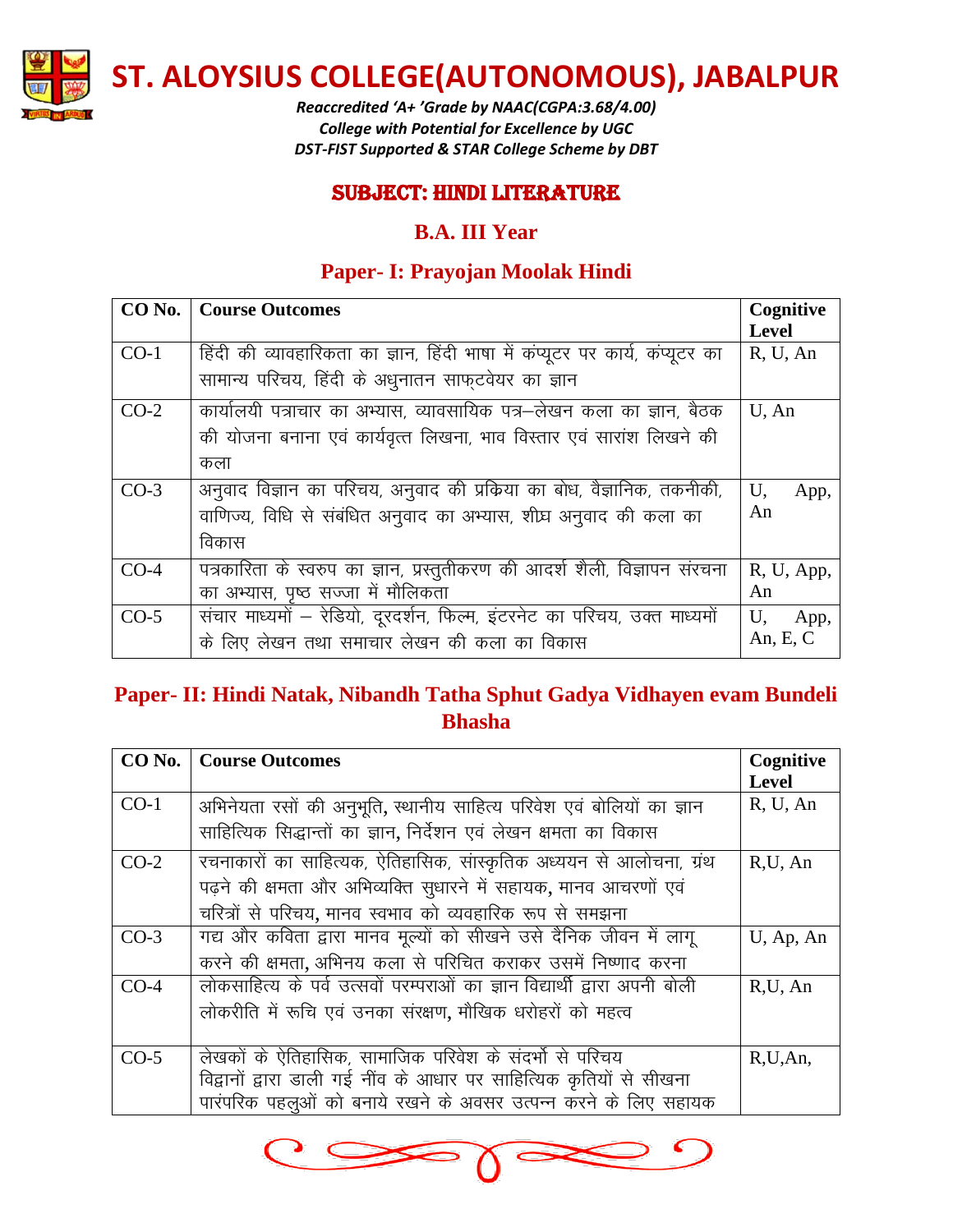

*Reaccredited 'A+ 'Grade by NAAC(CGPA:3.68/4.00) College with Potential for Excellence by UGC DST-FIST Supported & STAR College Scheme by DBT*

#### SUBJECT: Functional Hindi

## **B.A. I Year**

# **Paper- I: Rajbhasha Evam Karyalayeen Hindi**

| CO     | <b>Course</b>                                                                          | Cognitive    |
|--------|----------------------------------------------------------------------------------------|--------------|
| No.    | <b>Outcomes</b>                                                                        | <b>Level</b> |
| $CO-1$ | हिंदी के व्यावहारिक स्वरुप और उसकी उपयोगिता का ज्ञान, हिंदी के प्रयोग क्षेत्र          | R, U         |
|        | के ज्ञान के माध्यम से अवसर की उपलब्धता                                                 |              |
| $CO-2$ | विभिन्न सरकारी कार्यालयों में भाषा–प्रयोग का ज्ञान, हिंदी के विषय में                  | $U$ , An     |
|        | संवैधानिक प्रावधानों से परिचय, राजभाषा आयोग का परिचय                                   |              |
| $CO-3$ | राजभाषा से संबंधित नियम–अधिनियम के अध्ययन के माध्यम से विधायी                          | U, Ap, An    |
|        | प्रावधानों का ज्ञान, भारत सरकार द्वारा हिंदी भाषा के प्रयोग को बढाने के लिए            |              |
|        | आदेश—निर्देश का ज्ञान, हिंदी भाषा का प्रयोग अधिकाधिक करने के कारण                      |              |
|        | मिलने वाली सुविधाए और प्रोत्साहन                                                       |              |
| $CO-4$ | रेल विभाग में हिंदी प्रयोग का ज्ञान, बैंको में हिंदी प्रयोग का ज्ञान, विधि क्षेत्र में | U, Ap, An    |
|        | हिंदी प्रयोग का ज्ञान, अन्य शासकीय कार्यालयों में भाषा प्रयोग की विधि का               |              |
|        | ज्ञान                                                                                  |              |
| $CO-5$ | कार्यालयों में टिप्पणी लेखन, पत्र संरचना और अन्य औपचारिकताओं का ज्ञान                  | U,<br>Ap,    |
|        |                                                                                        | An,C         |

# **Paper- II: Vyavaharik Hindi Evam Anuvad**

| CO     | <b>Course</b>                                                                  | Cognitive    |
|--------|--------------------------------------------------------------------------------|--------------|
| No.    | <b>Outcomes</b>                                                                | <b>Level</b> |
| $CO-1$ | शूद्ध उच्चारण क्षमता का विकास, हिन्दी भाषा के व्याकरण के विभिन्न पक्षों का     | R, U, Ap,    |
|        | व्यवहारिक ज्ञान, वाक्य संरचना के माध्यम से अभिव्यक्ति क्षमता का विकास          | An, C        |
| $CO-2$ | अनुवाद का व्यवहारिक अनुभव, हिन्दी एंव अंग्रेजी भाषा की संरचना का ज्ञान         | R, U, Ap,    |
|        | सम्प्रेषण कला का विकास                                                         | An, C        |
| $CO-3$ | मानक भाषा के प्रयोग की क्षमता, प्रशासनिक कार्यो की दक्षता में सहायक,           | R, U, Ap,    |
|        | संचार माध्यमों में कार्य करने की क्षमता का विकास, शब्दकोश निर्माण, अंग्रेजी    | An, C        |
|        | शब्दों के हिन्दी पर्यायवाची रूपों से परिचित                                    |              |
|        |                                                                                |              |
| $CO-4$ | अभिव्यक्ति क्षमता का विकास, रचनात्मकता, विविध विधाओं में सवांद लेखन की         | R, U, Ap,    |
|        | समझ                                                                            | An, C        |
| $CO-5$ | उद्घोषक के गुणों की निपुणता को हासिल करना, लेखन एंव वाचन प्रतिभा का            | R, U, Ap,    |
|        | उपयोग अपनी योग्यतानुसार क्षेत्र विशेष में करने में सक्षम, समाचार पत्रों रेडियो | An, C        |
|        | दूरदर्शन की भाषा कौशल की प्रकृति का ज्ञान                                      |              |
|        |                                                                                |              |

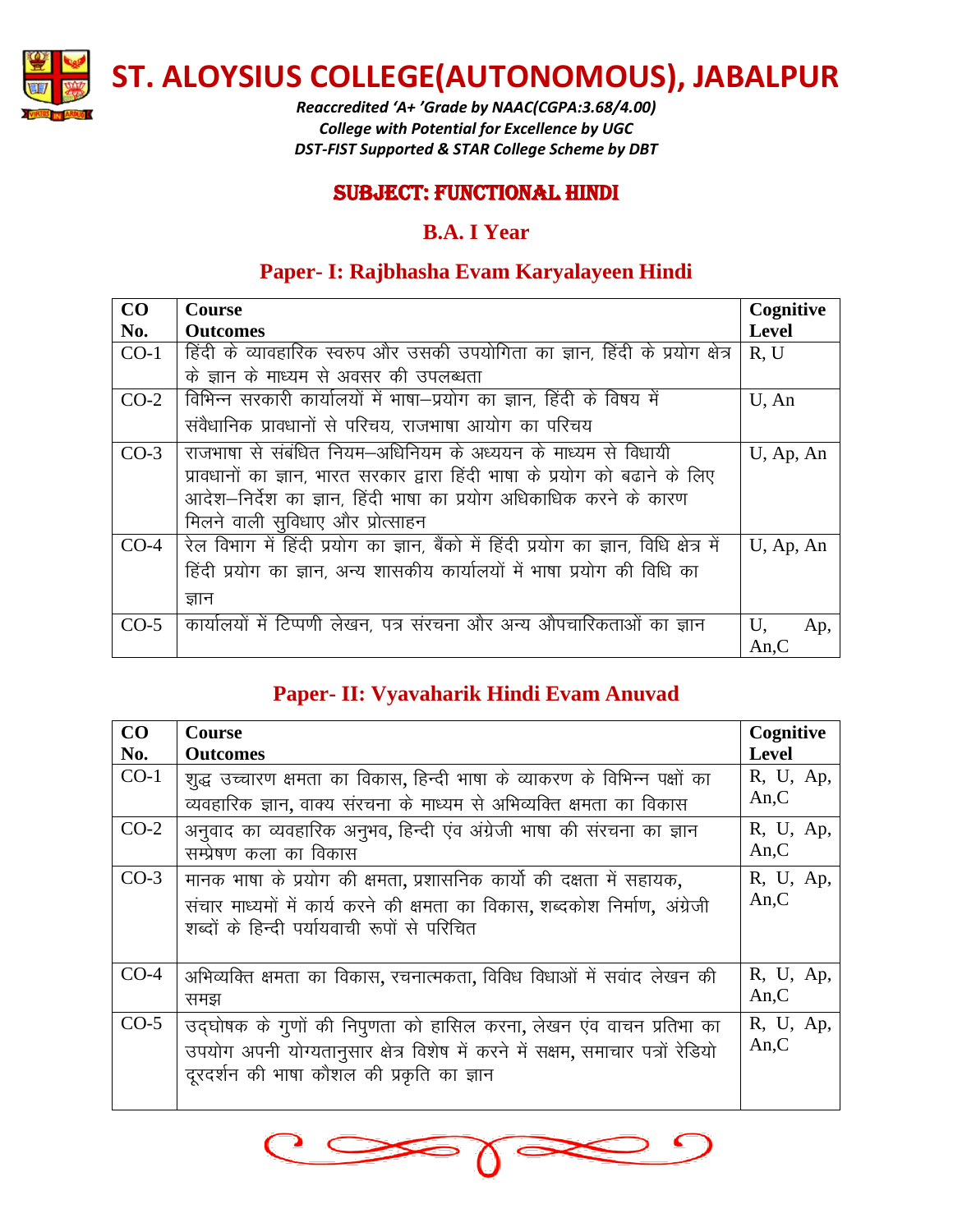

*Reaccredited 'A+ 'Grade by NAAC(CGPA:3.68/4.00) College with Potential for Excellence by UGC DST-FIST Supported & STAR College Scheme by DBT*

#### SUBJECT: Functional Hindi

### **B.A. II Year**

# **Paper- I: Patrakarita Evam Bhashantaran**

| CO     | <b>Course</b>                                                                | Cognitive   |     |
|--------|------------------------------------------------------------------------------|-------------|-----|
| No.    | <b>Outcomes</b>                                                              | Level*      |     |
| $CO-1$ | पत्रकारिता विभिन्न रुपों का परिचय, पत्रकारिता के क्षेत्र की व्यापकता का बोध, | $U$ , An    |     |
|        | श्रव्य और दृश्य माध्यमों की पत्रकारिता में अंतर की स्पष्टता                  |             |     |
| $CO-2$ | क्त्रित्रांकन कला का अभ्यास, इलेक्ट्रानिक मीडिया के लिए संवाददाता–दायित्व का | $U$ , An, C |     |
|        | ज्ञान, भाषा–प्रयोग की कला का विकास                                           |             |     |
| $CO-3$ | समाचार लिखने की कला का विकास, भिन्न–भिन्न क्षेत्रों के समाचारों की समझ,      | U,          | Ap, |
|        | अच्छे पत्रकार के गुणों का परिचय                                              | An, C       |     |
| $CO-4$ | समाचार पत्रों के लिए शीर्षक संरचना, पृष्ठ सज्जा करना, पृष्ठों का वर्गीकरण    | U,          | Ap, |
|        | करना, संपादकीय लिखना                                                         | An, C       |     |
| $CO-5$ | मौखिक अनुवाद के महत्व का बोध, पोंखिक अनुवाद और लिखित अनुवाद में              | U,          | Ap, |
|        | भिन्नता की समझ, मौखिक अनुवाद करने का अभ्यास                                  | An, C       |     |

# **Paper- II: Vigyapan, Press Prabandhan Evam Ashulekhan**

| CO     | <b>Course</b>                                                                             | Cognitive    |
|--------|-------------------------------------------------------------------------------------------|--------------|
| No.    | <b>Outcomes</b>                                                                           | Level        |
| $CO-1$ | विज्ञापन संरचना का ज्ञान, विज्ञापन सिध्दांतों का परिचय, कॉपीराइट अधिनियमों                | $U$ , An     |
|        | का ज्ञान, विज्ञापन का प्रयोग                                                              |              |
|        | CO-2   विज्ञापन के माध्यम से दृश्य एवं श्रव्य माध्यमों की भाषा का ज्ञान, दृश्य एवं श्रव्य | $U$ , An     |
|        | माध्यमों के लेखन की चुनौतियों एवं संभावनाओं का ज्ञान, प्रतिलेखन के नियमों                 |              |
|        | का बोध                                                                                    |              |
|        | CO-3   प्रेस प्रबंधन के स्वरुप एवं उसकी कार्य प्रणाली का ज्ञान, इंटरनेट परिचय             | $U$ , An     |
|        | प्रेस प्रबंधन प्रक्रिया बोध, समाचार लेखन क्षमता का विकास                                  |              |
| $CO-4$ | पारिभाषिक शब्दावली का परिचय, प्रिंट एवं इलेक्ट्रानिक मीडिया में समाचार                    | U,<br>Ap,    |
|        | लेखन, संयोजन एवं संपादन कला का विकास                                                      | An, C        |
| $CO-5$ | आशुलिपि वर्णमाला चिन्हों का परिचय, स्वरोजगार हेतू प्रेरणा                                 | $U$ , Ap, An |
|        |                                                                                           |              |

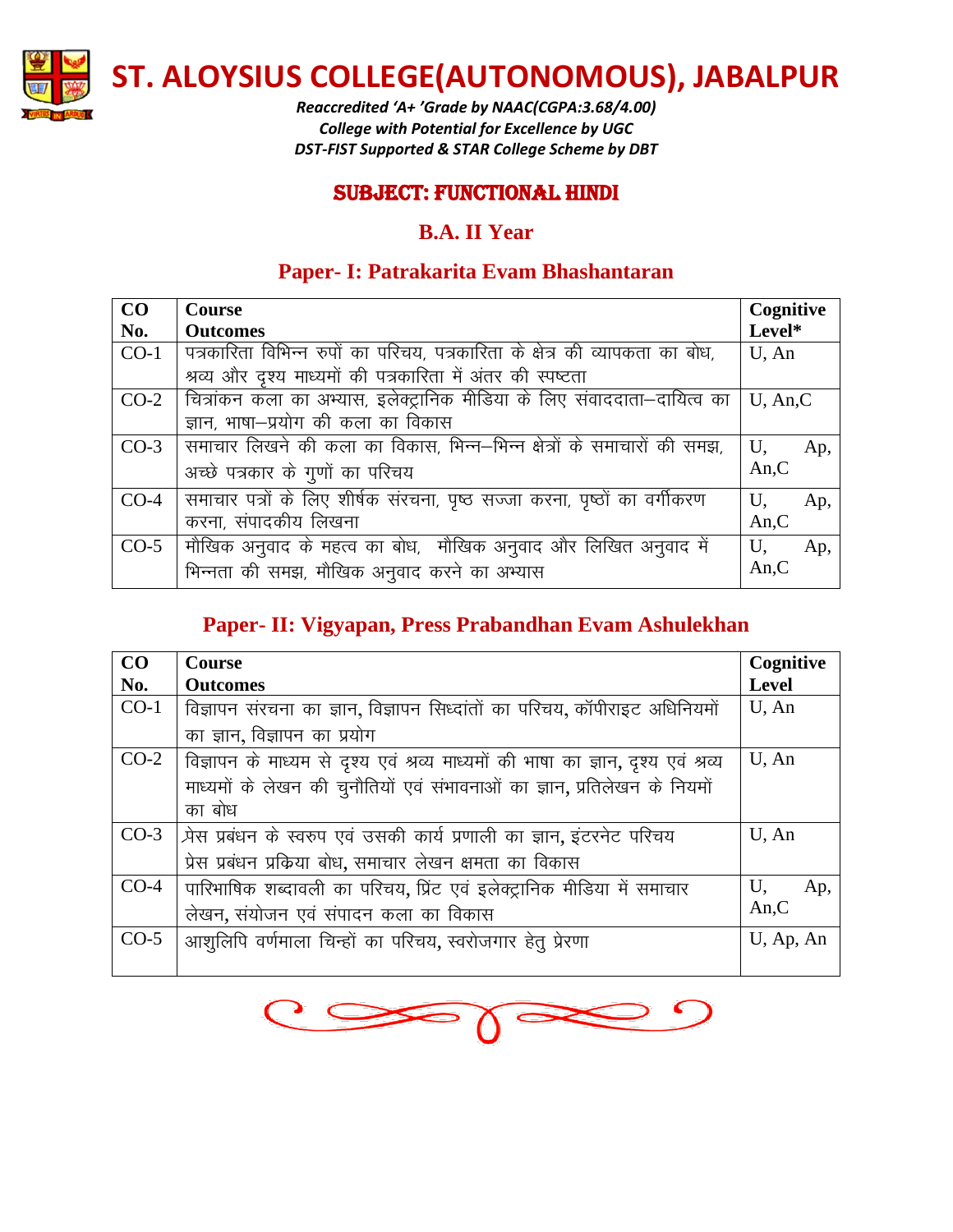

*Reaccredited 'A+ 'Grade by NAAC(CGPA:3.68/4.00) College with Potential for Excellence by UGC DST-FIST Supported & STAR College Scheme by DBT*

#### SUBJECT: Functional Hindi

#### **B.A. III Year**

## **Paper- I: Prasaran Evam Ddhyamita ke Sidhdant**

| CO     | <b>Course</b>                                                               | Cognitive    |
|--------|-----------------------------------------------------------------------------|--------------|
| No.    | <b>Outcomes</b>                                                             | <b>Level</b> |
| $CO-1$ | आकाशवाणी और दूरदर्शन की उपयोगिता का परिचय, प्रसारण सिध्दांत का ज्ञान        | $U$ , An     |
| $CO-2$ | टेलीड्रामा और डाक्यूड्रामा लेखन विधि, साक्षात्कार की कला का विकास, फीचर     | U,<br>Ap,    |
|        | लेखन कला                                                                    | An, C        |
|        |                                                                             |              |
| $CO-3$ | श्रव्य माध्यम और दृश्य माध्यम की भाषा में अंतर का ज्ञान, ) शब्द और वाक्य    | U,<br>Ap,    |
|        | संरचना का अभ्यास                                                            | An, C        |
| $CO-4$ | उद्यम की समझ का विकास, सफलता के लिए आवश्यक गुणों की परख,                    | $U$ , An     |
|        | उद्यमिता के लाभों का ज्ञान                                                  |              |
|        | CO-5   उद्यम स्थापित करने के लिए आवश्यक व्यावहारिकता, नियम, योजना, संकल्पना | U, An        |
|        | और अनिवार्य संसाधनों का ज्ञान                                               |              |

## **Paper- II: Computer Aur Hindi**

| CO     | <b>Course</b>                                                                  | Cognitive    |
|--------|--------------------------------------------------------------------------------|--------------|
| No.    | <b>Outcomes</b>                                                                | <b>Level</b> |
| $CO-1$ | कम्प्यूटर में कामकाज का ज्ञान, साफ्टवेयर का ज्ञान एवं अध्ययन, कम्प्यूटर टूल्स  | U, An        |
|        | की जानकारी हिन्दी लेखन के संदर्भ में कम्प्यूटर कार्य में दक्ष होना             |              |
| $CO-2$ | उेस्कटाप पब्लिकेशन रोजगारोन्मुखी, ग्राफिक्स का अध्ययन कैरियर में सहायता        | U, An        |
|        | निजी व्यवसाय कर आत्मनिर्भरता) प्रोजेक्ट निर्माण में सहायक                      |              |
| $CO-3$ | वेबसाइट व वेब पेज निर्माण सिद्धान्तों की जानकारी एवं कैरियर, इन्टरनेट से,      | U, An        |
|        | विश्व से जुड़कर कोर्स एवं कैरियर की संभावनायें बढ़ जाती हैं, हिन्दी फोन्ट के   |              |
|        | विविध रूपों और उपलब्ध स्त्रोतों का परिचय                                       |              |
| $CO-4$ | देवनागरी लिपि लेखन की सावधानियों की तकनीक, संचार माध्यमों में देवनागरी         | U, An        |
|        | लिपि में कम्प्यूट्रीकृत हिन्दी के विविध प्रयोग, देवनागरी लिपि के विविध प्रयोग  |              |
| $CO-5$ | हिन्दी कम्प्यूटर ज्ञान, डिजिटल कार्यक्रमों की संरचना, हिन्दी लेखन में आने वाली | U, An        |
|        | समस्याओं का निदान, उन्नत भाषिक साफ्टवेयर की जानकारी                            |              |

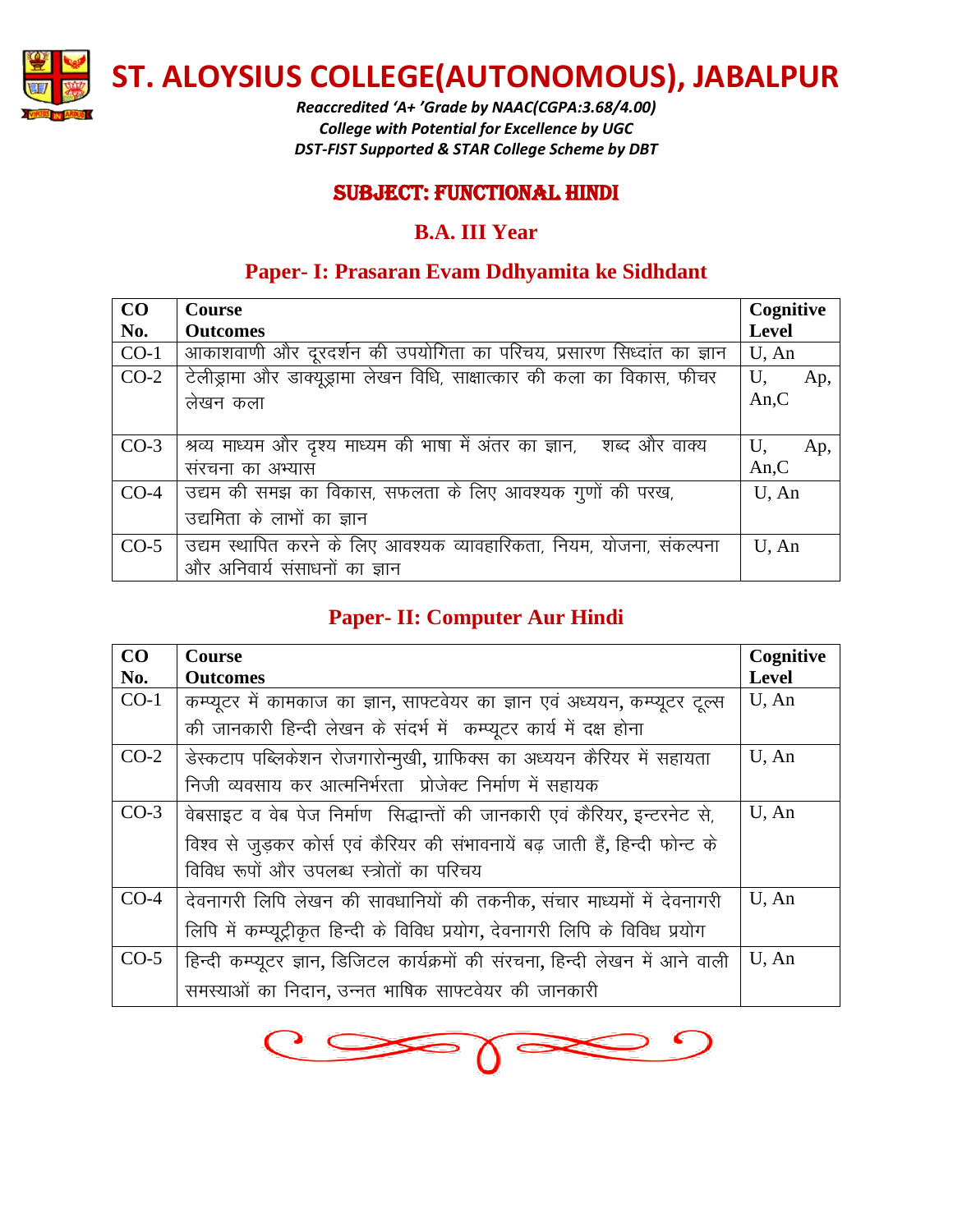

*Reaccredited 'A+ 'Grade by NAAC(CGPA:3.68/4.00) College with Potential for Excellence by UGC DST-FIST Supported & STAR College Scheme by DBT*

## SUBJECT: foundation course-II English language

#### **I- Year**

| CO     | <b>Course</b>                                                                               | Cognitive       |
|--------|---------------------------------------------------------------------------------------------|-----------------|
| No.    | <b>Outcomes</b>                                                                             | <b>Level</b>    |
| $CO-1$ | राष्ट्रीयता बोध, शुध्द भाषा का प्रयोग                                                       | $U$ , Ap, An, C |
| $CO-2$ | हिंदी शब्दों का प्रयोगपरक ज्ञान, मानवीय संवेदनाओं का विकास                                  | $U$ , Ap, An, C |
| $CO-3$ | महापुरुषों के जीवन से प्रेरणा, देश की परंपरागत चारित्रिक समस्याओं का ज्ञान एवं निराकरण,     | R, U, An        |
|        | मध्यप्रदेश की संस्कृति का ज्ञान, विषय-विस्तार की कला का विकास                               |                 |
| $CO-4$ | राष्ट्र को एक सूत्र में बांधने वाले तत्वों की समझ का विकास, विषय को संक्षेप में कहने की कला | $U$ , Ap, An, C |
|        | का विकास, अधिकार एवं उत्तरदायित्व में संतुलन                                                |                 |
| $CO-5$ | नैतिक मूल्यों का बोध, नैतिक आचरण की प्रेरणा, नैतिक रुढियों एवं सहज मानवता में संतुलन का     | $U$ , Ap, An, C |
|        | भाव                                                                                         |                 |

# **II Year**

| CO     | <b>Course</b>                                                                                     | Cognitive       |
|--------|---------------------------------------------------------------------------------------------------|-----------------|
| No.    | <b>Outcomes</b>                                                                                   | Level           |
| $CO-1$ | संवेदनाओं की अनुभूति, मानवतावादी दृष्टि का विकास, संम्प्रेषण कला एंव लेखन के सिद्धान्तों की       | $U$ , Ap, An, C |
|        | समझ                                                                                               |                 |
| $CO-2$ | सामाजिक कुरूतियों के प्रति चेतना के भाव का विकास, नारी सशक्तिकरण ओर सामाजिक विषयों                | $U$ , Ap, An, C |
|        | पर चिंतन की क्षमता, व्याकरण की समझ को उन्नत बनाना                                                 |                 |
| $CO-3$ | लोकसंस्कृति एवं लोकभाषा की अभिव्यक्ति शैली, प्रकृति और विज्ञान के संबंधेां का ज्ञान, शुद्ध        | $U$ , Ap, An, C |
|        | व्याकरण लेखन                                                                                      |                 |
| $CO-4$ | आदर्श व्यक्तिव की उपलब्धियों के आचरण से लक्ष्य प्राप्ति की प्रेरणा, आविष्कारों को नये क्षेत्र में | U, An           |
|        | हस्तांतरित करने की क्षमता, मनुष्य की ब्रह्मांड में उपस्थित में इजाफा                              |                 |
| $CO-5$ | भारतीय संस्कृति के प्रति जागरूकता, राष्ट्रीयता की भावना, अच्छे वक्ता के रुप में व्यक्तिव का       | $U$ , Ap, An, C |
|        | विकास                                                                                             |                 |

# **III Year**

| CO     | <b>Course</b>                                                                                          | Cognitive       |
|--------|--------------------------------------------------------------------------------------------------------|-----------------|
| No.    | <b>Outcomes</b>                                                                                        | <b>Level</b>    |
| $CO-1$ | मध्यप्रदेश की लोककला, संस्कृति और भौगोलिक परिस्थितियों का ज्ञान, अभिव्यक्ति को चुटीला एवं              | $U$ , Ap, An, C |
|        | प्रभावी बनाने की कला                                                                                   |                 |
| $CO-2$ | विभिन्न जनसंचार माध्यमों का परिचय, टेलीफोन एवं मोबाइल के उपयोग का व्यावहारिक ज्ञान, शब्दों             | $U$ , Ap, An, C |
|        | को संक्षिप्त में लिखने का ढंग                                                                          |                 |
| $CO-3$ | पत्रकारिता का व्यावहारिक ज्ञान, मध्यप्रदेश के लोक साहित्य के माध्यम से स्थानीय जीवन–दर्शन से           | U, An,          |
|        | परिचय, पत्र लिखने की कला और औपचारिकताओं का ज्ञान                                                       |                 |
| $CO-4$ | अनुवाद करने की विधि का ज्ञान और अभ्यास, हिंदी भाषा के शब्द भंडार का परिचय, हिंदी भाषा के               | $U$ , Ap, An, C |
|        | महत्व तथा संविधान में स्थान का ज्ञान                                                                   |                 |
| $CO-5$ | विश्व के प्रमुख धर्मों के परिचय के माध्यम से सौर्हाद्रपूर्ण सामंजस्य की प्रेरणा, महात्मा गांधी के जीवन | $U$ , An        |
|        | की प्रेरक कथाओं का अध्ययन                                                                              |                 |

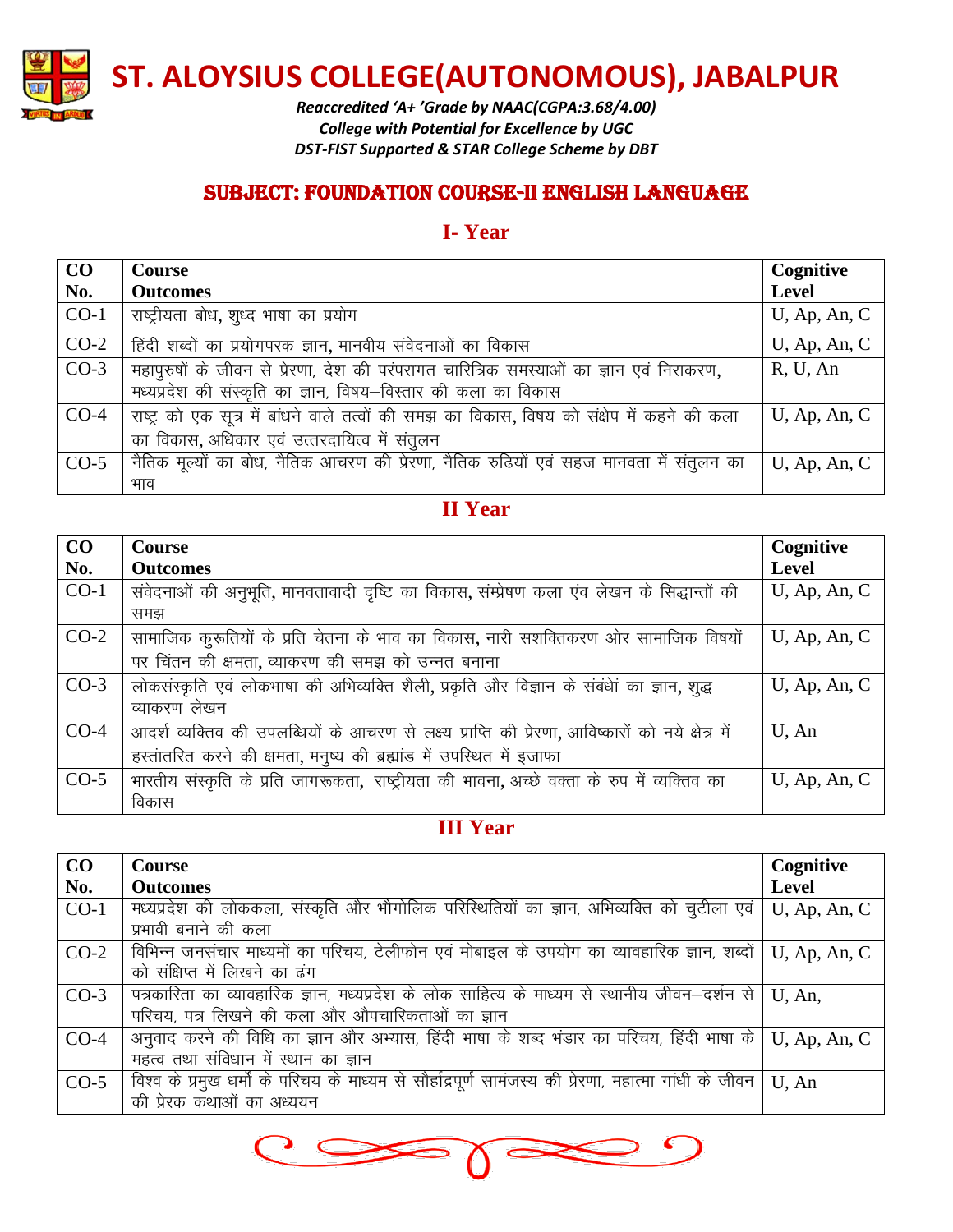

*Reaccredited 'A+ 'Grade by NAAC(CGPA:3.68/4.00) College with Potential for Excellence by UGC DST-FIST Supported & STAR College Scheme by DBT*

## SUBJECT: history

## **B.A. I Year**

# **Paper- I: History of India from Earliest time to 1200AD**

| CO     | Course                                                                  | Cognitive    |
|--------|-------------------------------------------------------------------------|--------------|
| No.    | <b>Outcomes</b>                                                         | <b>Level</b> |
| $CO-1$ | Explain the importance of physical and Indian Geographical structure of | U            |
|        | India, the Vedic Civilization, Early Vedic, Later Vedic Age period.     |              |
| $CO-2$ | Examine the principles of Mahavira, Gautama Buddha and the impact of    | $\mathsf{A}$ |
|        | new religions in the society.                                           |              |
| $CO-3$ | Argue the Asoka's achievements and his contributions to Buddhism,       | E            |
|        | Cultural Development and Administration of the Mauryas and assess the   |              |
|        | decline of Mauryas                                                      |              |
| $CO-4$ | Discuss the the rise of kushanas, Mahayana Buddhism, Cultural           | $\mathbf{A}$ |
|        | Development under Kushanas, Gandhara School of Art and estimate the     |              |
|        | Rise and fall of Gupta Empire and Administration.                       |              |
| $CO-5$ | Examine the rise and fall of Gupta Empire, Administration, Art and      | $\mathbf{U}$ |
|        | Cultural development under the Guptas, Revival of Sanskrit, decline of  |              |
|        | Gupta Empire.                                                           |              |
| CO-6.  | Explain the age of Harsha, the Arab conquest of Sindh and the Impact of | $\mathsf{A}$ |
|        | Arab conquest.                                                          |              |
| $CO-6$ | Explain the importance of Sources of Alberuni, Kalhana and foundation   | $\mathbf{U}$ |
|        | of Turkish rule by Muhammad of Ghazni and Muhamud of Ghor and           |              |
|        | their reforms and its impact on society.                                |              |

# **Paper- II: Western world (Mid fifteenth century to1870)**

| CO     | <b>Course</b>                                                         | Cognitive    |
|--------|-----------------------------------------------------------------------|--------------|
| No.    | <b>Outcomes</b>                                                       | <b>Level</b> |
| $CO-1$ | Explain the causes for Geographical discoveries and its impact on the | U            |
|        | history of the world.                                                 |              |
| $CO-2$ | Analyze the contributions of Renaissance art and architecture to the  | An           |
|        | world society and critically examine Reformation and Counter          |              |
|        | <b>Reformation Movements</b>                                          |              |
| $CO-3$ | Explain the Concert of Europe and role of Metternich in the system of | U            |
|        | Metternich                                                            |              |
| $CO-4$ | Estimate the causes and results of American Civil War and revolutions | U            |
|        | of France in 1830 and 1848                                            |              |
| $CO-5$ | Explain the causes and results of French Revolution                   | U            |
| $CO-6$ | Critically Analyze the role of Napoleon Bonaparte in the history of   | An           |
|        | France                                                                |              |
| $CO-7$ | Discuss role of Mazzini in the unification of Italy and Bismark in    | U            |
|        | Germany                                                               |              |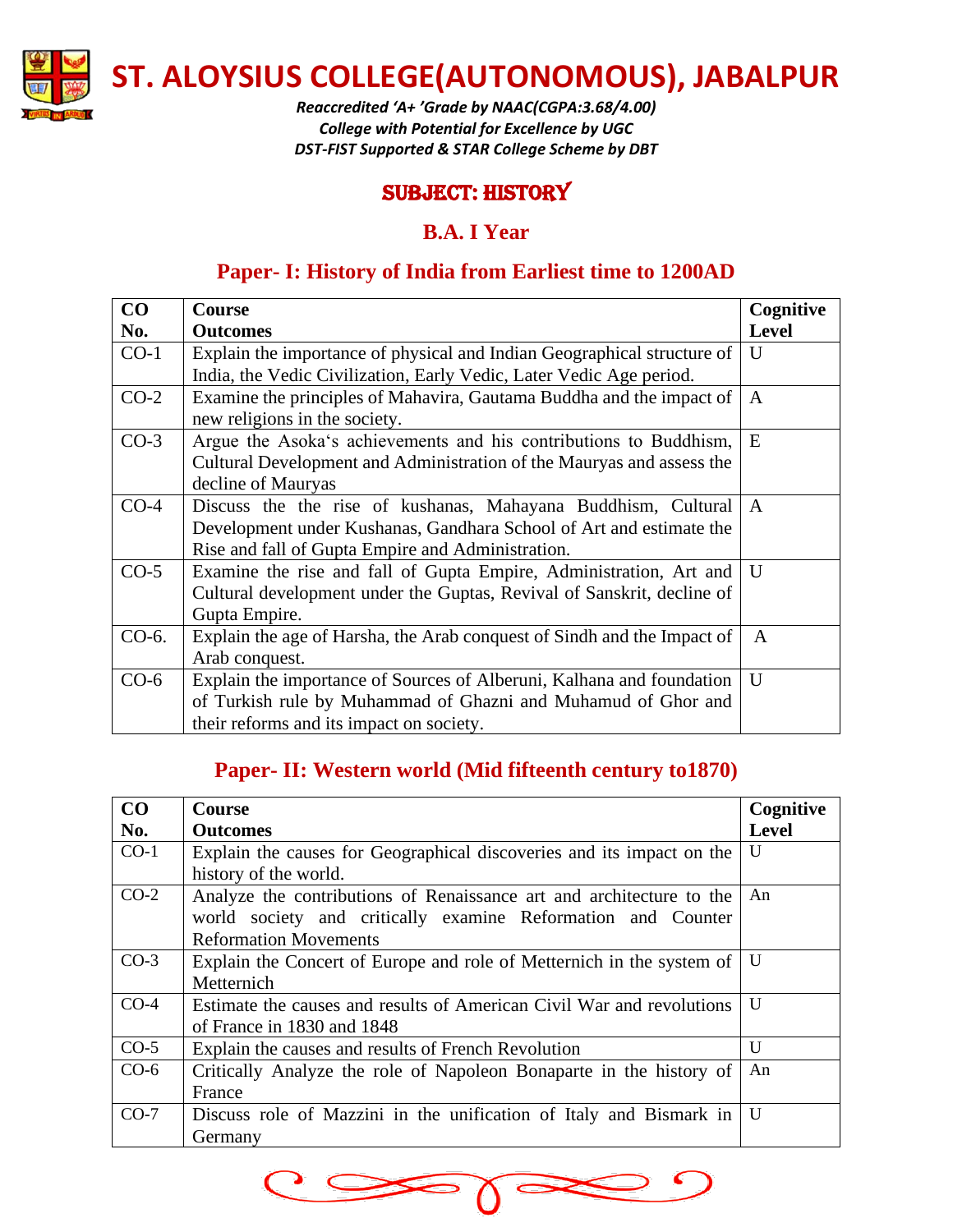

*Reaccredited 'A+ 'Grade by NAAC(CGPA:3.68/4.00) College with Potential for Excellence by UGC DST-FIST Supported & STAR College Scheme by DBT*

## SUBJECT: history

## **B.A. II Year**

# **Paper- I: History of India (1200 to 1739 A.D.)**

| CO     | <b>Course</b>                                                            | Cognitive    |
|--------|--------------------------------------------------------------------------|--------------|
| No.    | <b>Outcomes</b>                                                          | <b>Level</b> |
| $CO-1$ | Examine the administration and reforms of Qutub-ud-din Aibak, Iltutmish  | A            |
|        | , Raziya Begum , Balban, The Mongols, Successors of Balban and their its |              |
|        | impact.                                                                  |              |
| $CO-2$ | Explain the reforms of Jalal-ud-din Firoz Khilji, Ala-uddin Khilji and   | $\mathbf{U}$ |
|        | Territorial Expansion of Malik Kafur's and his South Indian Expeditions. |              |
| $CO-3$ | Discuss the political, social condition of Mohammud-binTughluq, Firuz    | $\mathbf{U}$ |
|        | Shah Tughluq                                                             |              |
| $CO-4$ | Estimate the Bhakthi Movement and Sufism in India                        | E            |
| $CO-5$ | Discuss the establishment of Muslim Empire in India                      | U            |
| $CO-6$ | Explain the religious and Rajput Policy of Mughal Rulers, Mughal-Sikh    | U            |
|        | relations, decline of the Mughal Empire.                                 |              |
| $CO-7$ | Prepare for competitive examinations                                     | $\mathbf{U}$ |

# **Paper- II: Main Currents of world History (From 1871 to 2001AD)**

| CO     | <b>Course</b>                                                              | Cognitive    |
|--------|----------------------------------------------------------------------------|--------------|
| No.    | <b>Outcomes</b>                                                            | <b>Level</b> |
| $CO-1$ | Discuss the problems of Third Republic of France, Kaiser William -I        | $\mathbf{U}$ |
|        | Home and foreign policy of Bismarck, Kaiser William I                      |              |
| $CO-2$ | Describe the-Scramble of Africa and Turkey Eastern Question, Russo         | $\mathbf{R}$ |
|        | Turkish war, Berlin Congress (1878),                                       |              |
| $CO-$  | Describe the causes and results of the World Wars I and II and the role of | R,U          |
|        | league of nations and UNO in the history of present world                  |              |
| $CO-4$ | Explain the causes for Chinese Revolution of 1911 and Japan – The Meiji    | R'U          |
|        | Restoration, Modernization of Japan, Rise of Militarism, Russo-Japanese    |              |
|        | war 1905, Sino-Japanese war 1937                                           |              |
| $CO-5$ | Explain the Fascism in Italy, Mussolini's home and foreign policy.         | U            |
|        | Nazism and Germany, Home and foreign policy of Hitler                      |              |
| $CO-6$ | Describe and appreciate the political and non-political activities of UNO. | R,U          |
| $CO-7$ | Explain the world since 1945 especially define Cold War, NAM, etc.         | $\mathbf{U}$ |
| $CO-8$ | Prepare for competitive examinations                                       | U            |
|        |                                                                            |              |

 $\overline{O}$  $C \infty$